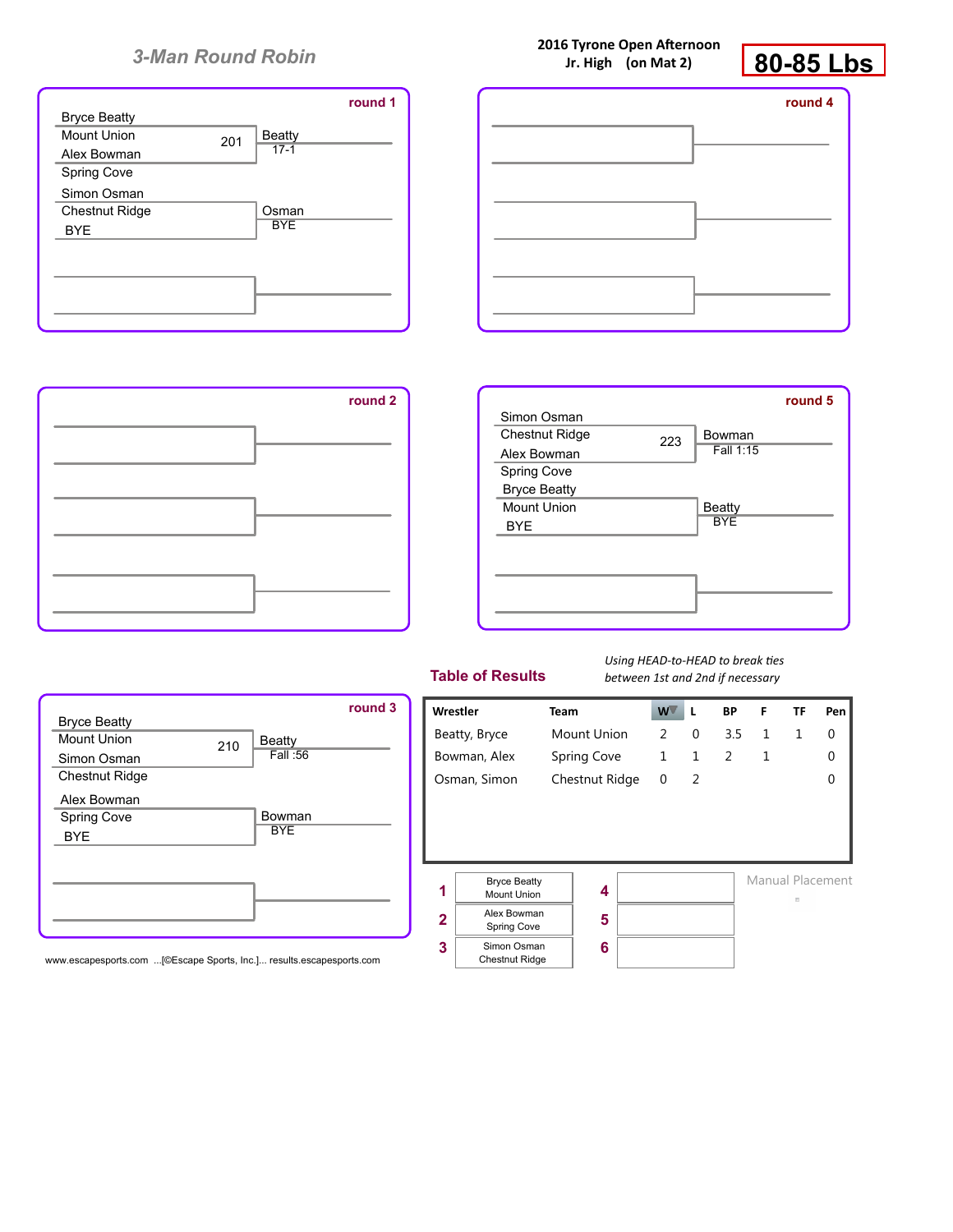|                     |     |            | round 1 |
|---------------------|-----|------------|---------|
| Ayden Bertoldi      |     |            |         |
| <b>Team Nauman</b>  | 601 | Bertoldi   |         |
| Mason Walls         |     | Fall 1:14  |         |
| Tyrone              |     |            |         |
| <b>Ashton Sipes</b> |     |            |         |
| Tyrone              |     | Sipes      |         |
| <b>BYE</b>          |     | <b>BYE</b> |         |
|                     |     |            |         |
|                     |     |            |         |
|                     |     |            |         |
|                     |     |            |         |
|                     |     |            |         |

**2016 Tyrone Open Afternoon Jr. High (on Mat 6)**



| round 4 |  | round 1 |
|---------|--|---------|
|         |  |         |
|         |  |         |
|         |  |         |
|         |  |         |
|         |  |         |





#### **Table of Results**

*Using HEAD-to-HEAD to break ties between 1st and 2nd if necessary*



www.escapesports.com ...[©Escape Sports, Inc.]... results.escapesports.com

| Wrestler                |                               | <b>Team</b> |   | $W^{\top}$   | L            | ВP             | F | ΤF | Pen              |
|-------------------------|-------------------------------|-------------|---|--------------|--------------|----------------|---|----|------------------|
|                         | Sipes, Ashton                 | Tyrone      |   | 2            | 0            | 1              |   |    | 0                |
|                         | Bertoldi, Ayden               | Team Nauman |   | $\mathbf{1}$ | $\mathbf{1}$ | $\overline{2}$ | 1 |    | 0                |
|                         | Walls, Mason                  | Tyrone      |   | 0            | 2            |                |   |    | 0                |
|                         |                               |             |   |              |              |                |   |    |                  |
|                         |                               |             |   |              |              |                |   |    |                  |
|                         |                               |             |   |              |              |                |   |    |                  |
|                         | <b>Ashton Sipes</b>           |             |   |              |              |                |   |    | Manual Placement |
| 1                       | Tyrone                        |             | 4 |              |              |                |   | B  |                  |
| $\overline{\mathbf{2}}$ | Ayden Bertoldi<br>Team Nauman |             | 5 |              |              |                |   |    |                  |
|                         | <b>Mason Walls</b>            |             |   |              |              |                |   |    |                  |
| 3                       | Tyrone                        |             | 6 |              |              |                |   |    |                  |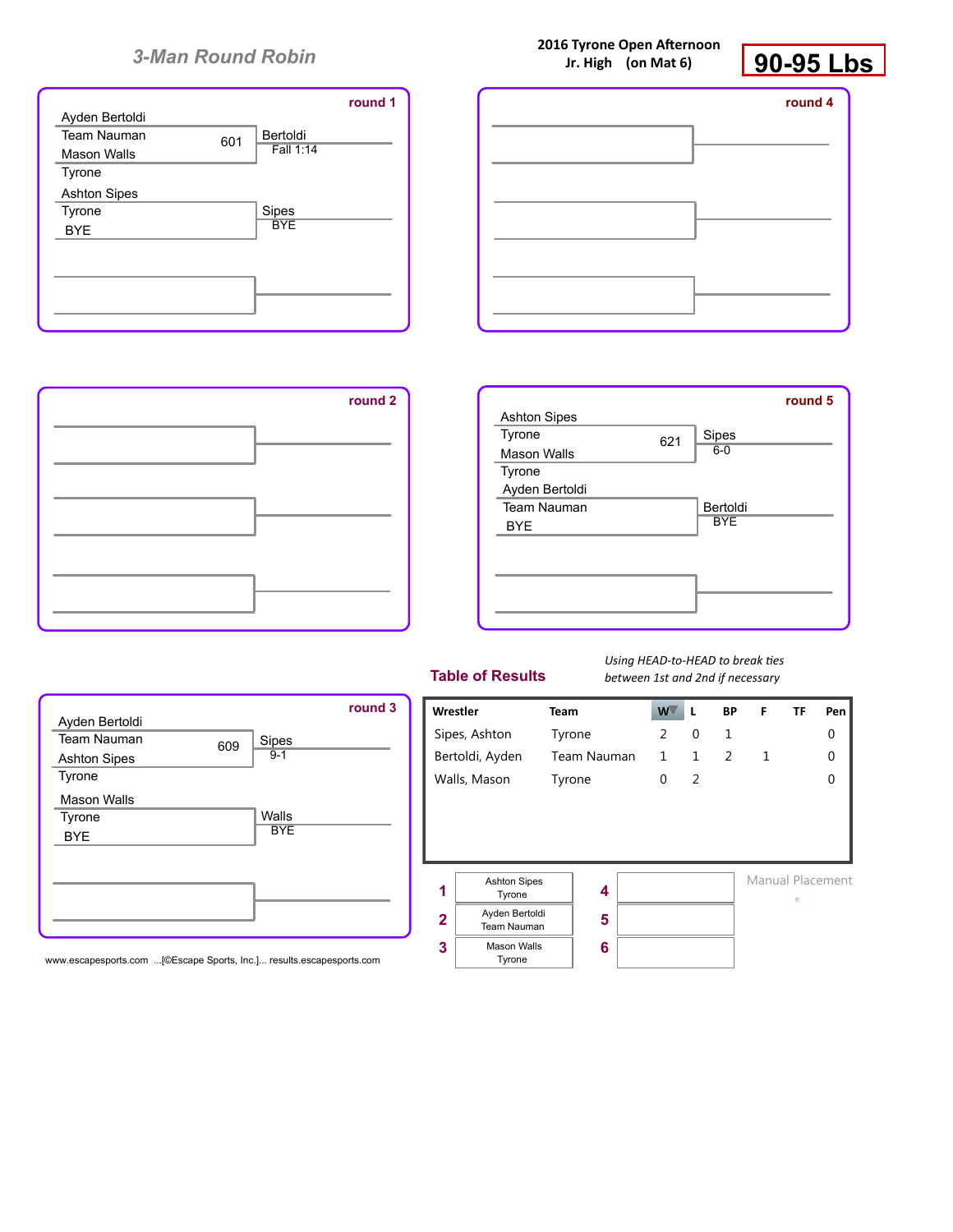





120

Caudill TF 15-0

Bowser **BYE** 

| round 2 |                       |     |               | round 5 |
|---------|-----------------------|-----|---------------|---------|
|         | Caden Chilcote        |     |               |         |
|         | <b>Mount Union</b>    | 127 | <b>Bowser</b> |         |
|         | David Bowser          |     | Fall 1:02     |         |
|         | <b>Chestnut Ridge</b> |     |               |         |
|         | Ryan Caudill          |     |               |         |
|         | Batavia               |     | Caudill       |         |
|         | <b>BYE</b>            |     | <b>BYE</b>    |         |
|         |                       |     |               |         |
|         |                       |     |               |         |
|         |                       |     |               |         |
|         |                       |     |               |         |
|         |                       |     |               |         |
|         |                       |     |               |         |

|  | <b>Table of Results</b> |  |  |  |  |
|--|-------------------------|--|--|--|--|
|--|-------------------------|--|--|--|--|

*Using HEAD-to-HEAD to break ties between 1st and 2nd if necessary*



www.escapesports.com ...[©Escape Sports, Inc.]... results.escapesports.com

Ryan Caudill Batavia Caden Chilcote Mount Union

David Bowser Chestnut Ridge

BYE

**2016 Tyrone Open Afternoon Jr. High (on Mat 1)**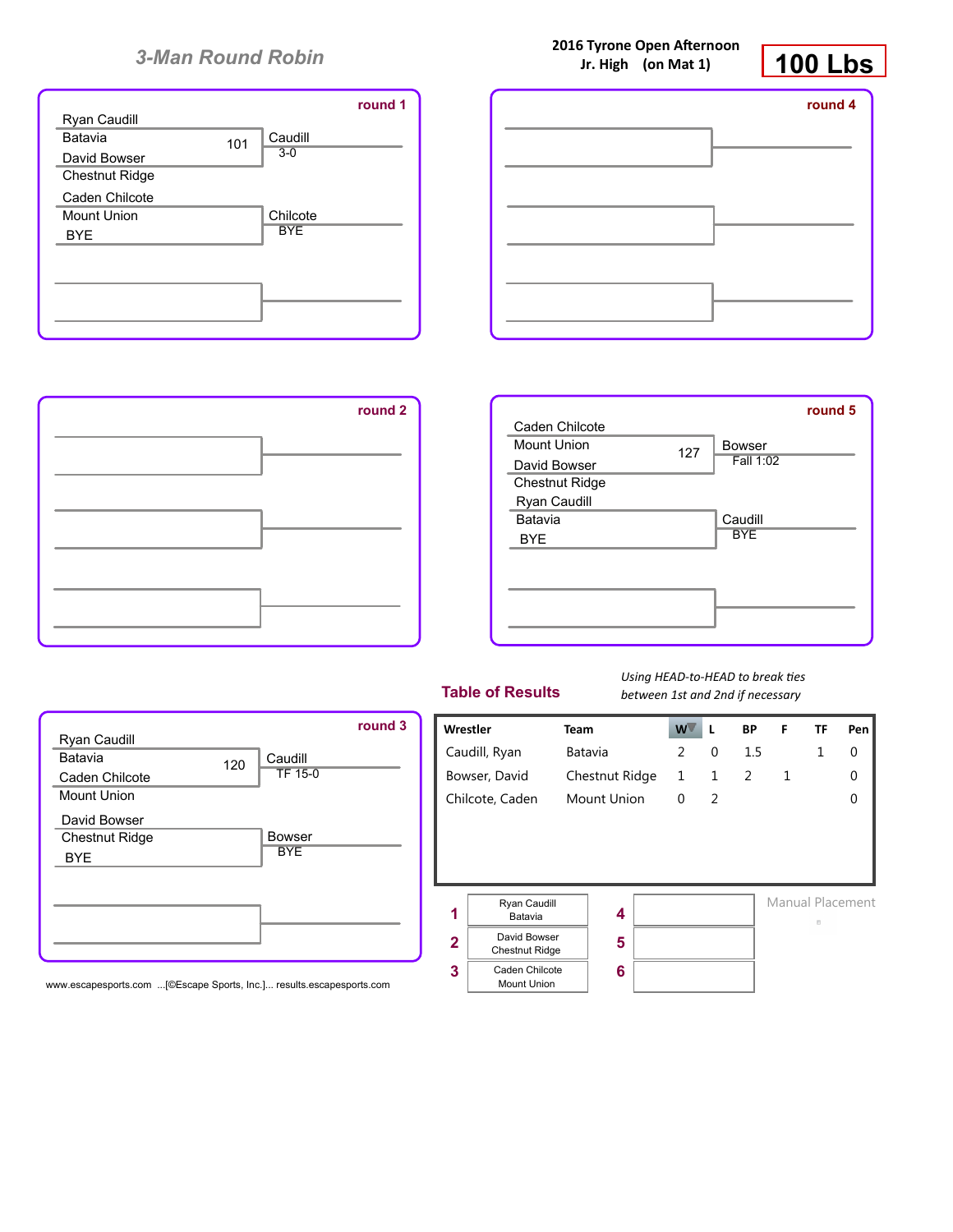





| round <sub>2</sub> |                     |     |            | round 5 |
|--------------------|---------------------|-----|------------|---------|
|                    | Nevin Sloan         |     |            |         |
|                    | Young Guns          | 224 | Walk       |         |
|                    | Hunter Walk         |     | $7 - 1$    |         |
|                    | Tyrone              |     |            |         |
|                    | <b>Kyler Everly</b> |     |            |         |
|                    | Mifflin County      |     | Everly     |         |
|                    | <b>BYE</b>          |     | <b>BYE</b> |         |
|                    |                     |     |            |         |
|                    |                     |     |            |         |
|                    |                     |     |            |         |
|                    |                     |     |            |         |
|                    |                     |     |            |         |
|                    |                     |     |            |         |

| <b>Table of Results</b> |  |  |
|-------------------------|--|--|
|-------------------------|--|--|



www.escapesports.com ...[©Escape Sports, Inc.]... results.escapesports.com

*Using HEAD-to-HEAD to break ties between 1st and 2nd if necessary*

|                          | Wrestler                                                                                    | <b>Team</b>    | W | L              | <b>BP</b> | F | TF                    | Pen      |
|--------------------------|---------------------------------------------------------------------------------------------|----------------|---|----------------|-----------|---|-----------------------|----------|
|                          | Everly, Kyler                                                                               | Mifflin County | 2 | 0              | 4         | 2 |                       | $\Omega$ |
|                          | Walk, Hunter                                                                                | Tyrone         | 1 | 1              | 0         |   |                       | $\Omega$ |
|                          | Sloan, Nevin<br><b>Young Guns</b>                                                           |                | 0 | $\overline{2}$ |           |   |                       | $\Omega$ |
| 1<br>$\overline{2}$<br>3 | Kyler Everly<br>Mifflin County<br><b>Hunter Walk</b><br>Tyrone<br>Nevin Sloan<br>Young Guns | 4<br>5<br>6    |   |                |           |   | Manual Placement<br>目 |          |

**2016 Tyrone Open Afternoon Jr. High (on Mat 2)**

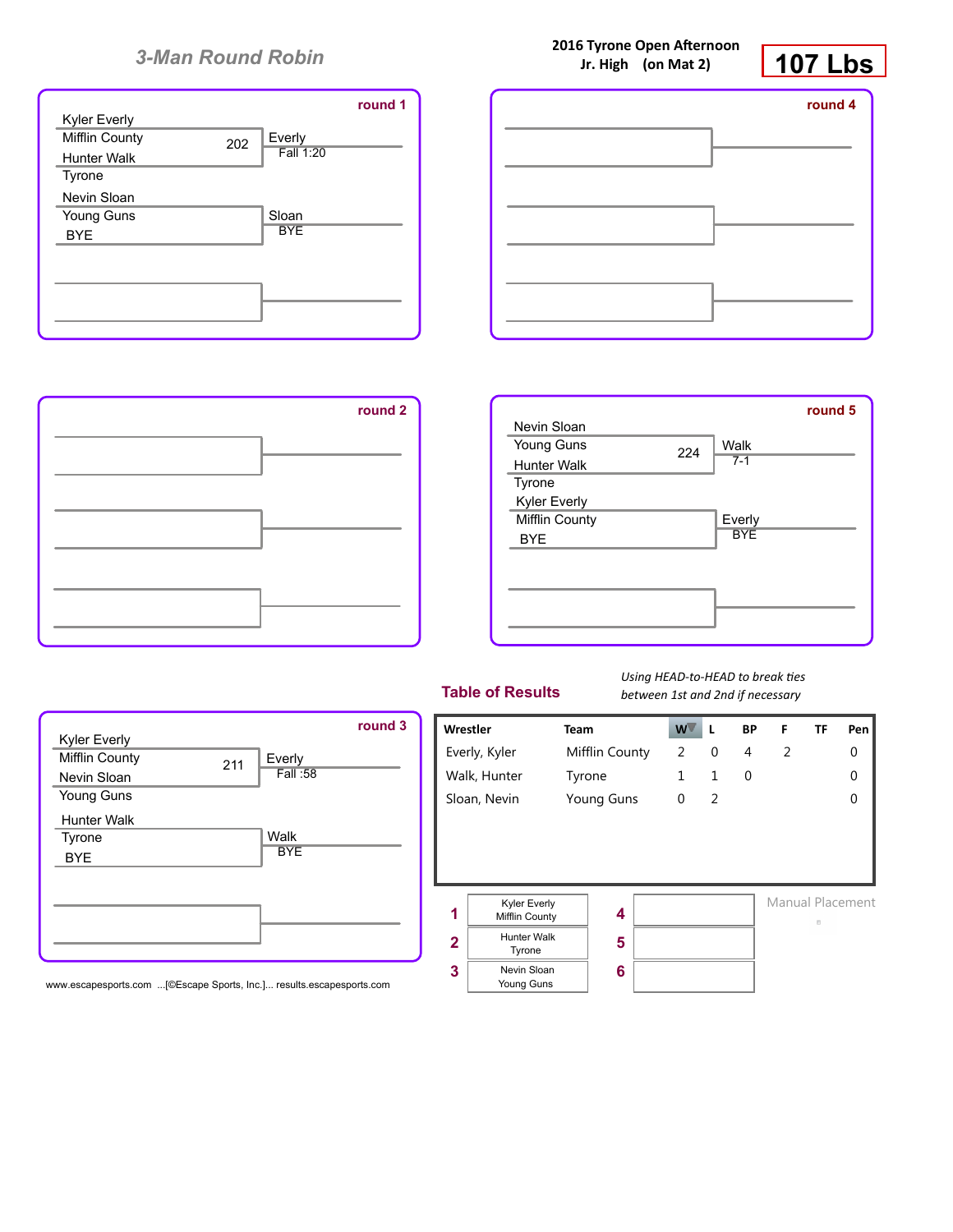

| round 1 | round 4 |
|---------|---------|
|         |         |
|         |         |
|         |         |
|         |         |
|         |         |
|         |         |



 $410$  Macy

Fall 1:17

| round 2 | Lane Macy<br>Portage<br>Macy<br>421<br>Forfeit<br><b>Brycen Sheffield</b><br>Huntingdon | round 5 |
|---------|-----------------------------------------------------------------------------------------|---------|
|         |                                                                                         |         |
|         |                                                                                         |         |

## **Table of Results**

*Using HEAD-to-HEAD to break ties between 1st and 2nd if necessary*



#### www.escapesports.com ...[©Escape Sports, Inc.]... results.escapesports.com

Lane Macy Portage

Brycen Sheffield Huntingdon

**2016 Tyrone Open Afternoon Jr. High (on Mat 4)**

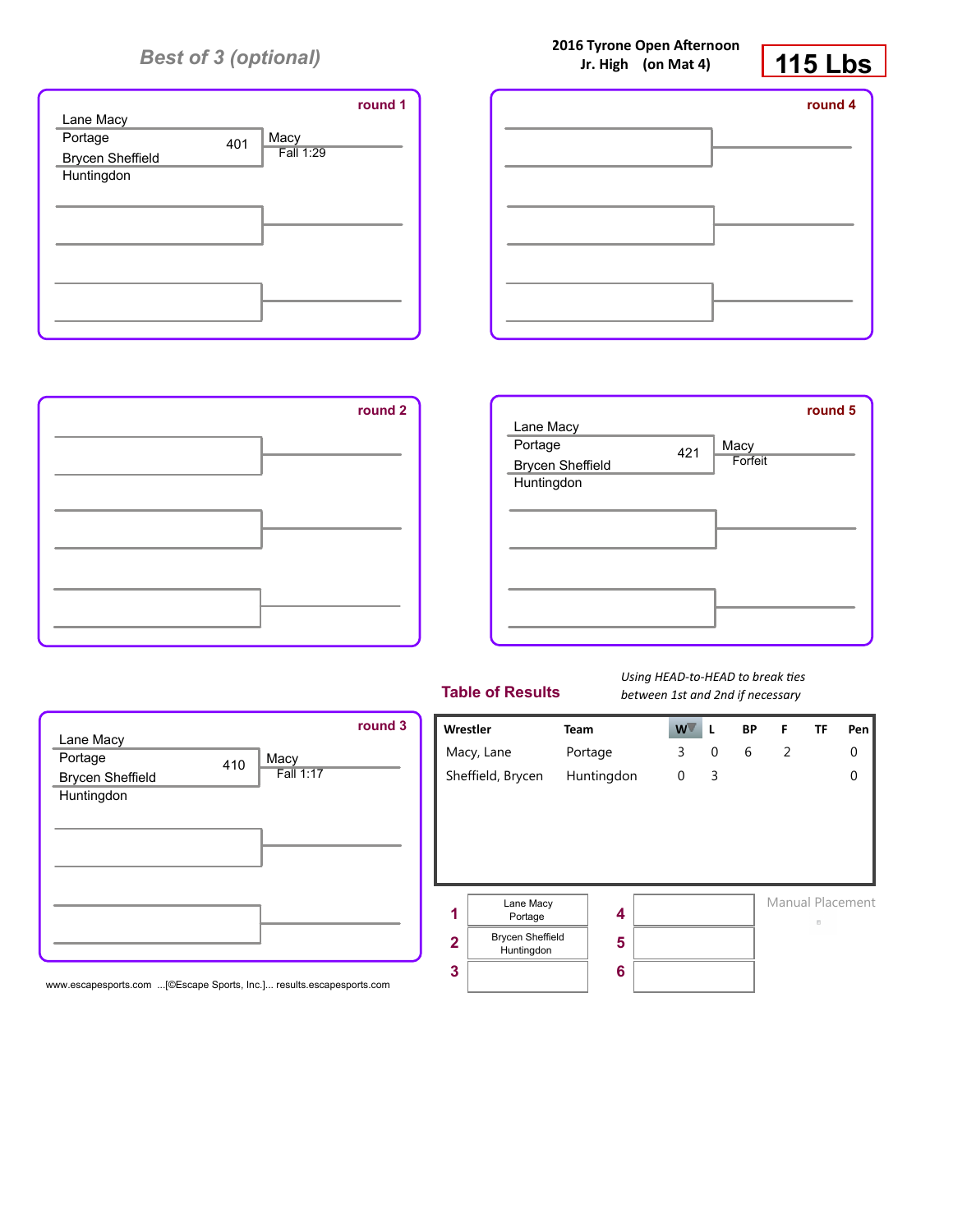|                |     |            | round 1 |
|----------------|-----|------------|---------|
| Anson Wagner   |     |            |         |
| Siglerville    | 501 | Hoover     |         |
| Brayden Hoover |     | Fall:42    |         |
| Tyrone         |     |            |         |
| Alex Weaver    |     |            |         |
| Tyrone         |     | Weaver     |         |
| <b>BYE</b>     |     | <b>BYE</b> |         |
|                |     |            |         |
|                |     |            |         |
|                |     |            |         |
|                |     |            |         |
|                |     |            |         |

|         | $11111811$ ( $0111110177$ | 147 LM  |
|---------|---------------------------|---------|
| round 1 |                           | round 4 |
|         |                           |         |
|         |                           |         |
|         |                           |         |



| round 2 |                |     |            | round 5 |
|---------|----------------|-----|------------|---------|
|         | Alex Weaver    |     |            |         |
|         | Tyrone         | 519 | Weaver     |         |
|         | Brayden Hoover |     | $7 - 0$    |         |
|         | Tyrone         |     |            |         |
|         | Anson Wagner   |     |            |         |
|         | Siglerville    |     | Wagner     |         |
|         | <b>BYE</b>     |     | <b>BYE</b> |         |
|         |                |     |            |         |
|         |                |     |            |         |
|         |                |     |            |         |
|         |                |     |            |         |
|         |                |     |            |         |
|         |                |     |            |         |

| <b>Table of Results</b> |
|-------------------------|
|-------------------------|

*Using HEAD-to-HEAD to break ties between 1st and 2nd if necessary*



| Tyrone<br>BYE | Hoover<br><b>BYE</b> |
|---------------|----------------------|
|               |                      |
|               |                      |
|               |                      |

510

Weaver 12-2

Hoover

Anson Wagner **Siglerville** Alex Weaver Tyrone

Brayden Hoover

www.escapesports.com ...[©Escape Sports, Inc.]... results.escapesports.com

**2016 Tyrone Open Afternoon Jr. High (on Mat 5)**

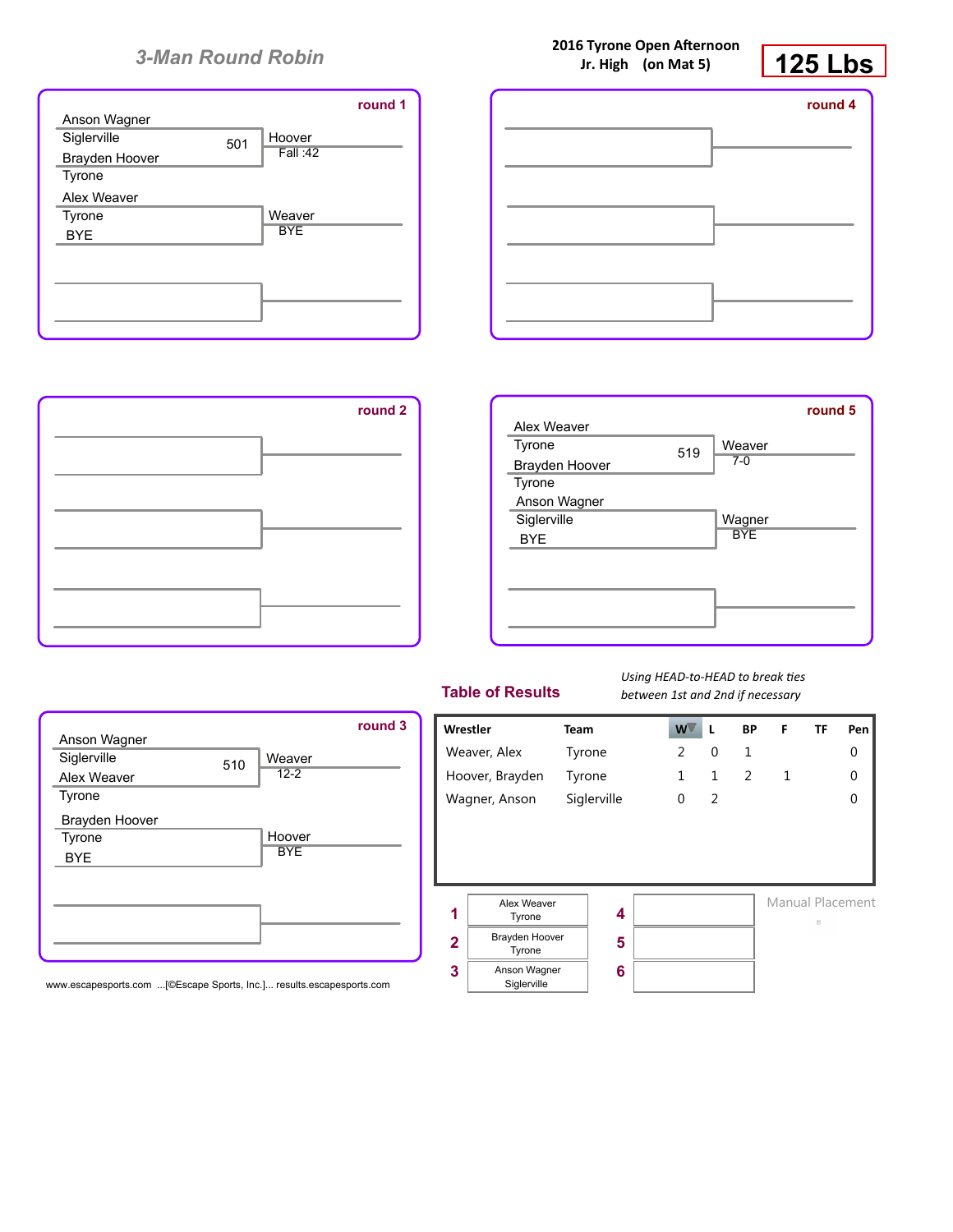|                        |     |                | round 1 |
|------------------------|-----|----------------|---------|
| <b>Baltzer Bollman</b> |     |                |         |
| <b>Chestnut Ridge</b>  | 402 | <b>Bollman</b> |         |
| <b>Dustin Flinn</b>    |     | $8 - 4$        |         |
| 4M                     |     |                |         |
| scott Berardinelli     |     |                |         |
| Young Guns             |     | Berardinelli   |         |
| <b>BYF</b>             |     | <b>BYE</b>     |         |
|                        |     |                |         |
|                        |     |                |         |
|                        |     |                |         |
|                        |     |                |         |
|                        |     |                |         |





411

Berardinelli Fall 1:11

Flinn **BYE** 



|  | <b>Table of Results</b> |  |  |
|--|-------------------------|--|--|
|  |                         |  |  |

*Using HEAD-to-HEAD to break ties between 1st and 2nd if necessary*



www.escapesports.com ...[©Escape Sports, Inc.]... results.escapesports.com

Baltzer Bollman Chestnut Ridge scott Berardinelli Young Guns

Dustin Flinn 4M BYE

**2016 Tyrone Open Afternoon**

**135 Lbs**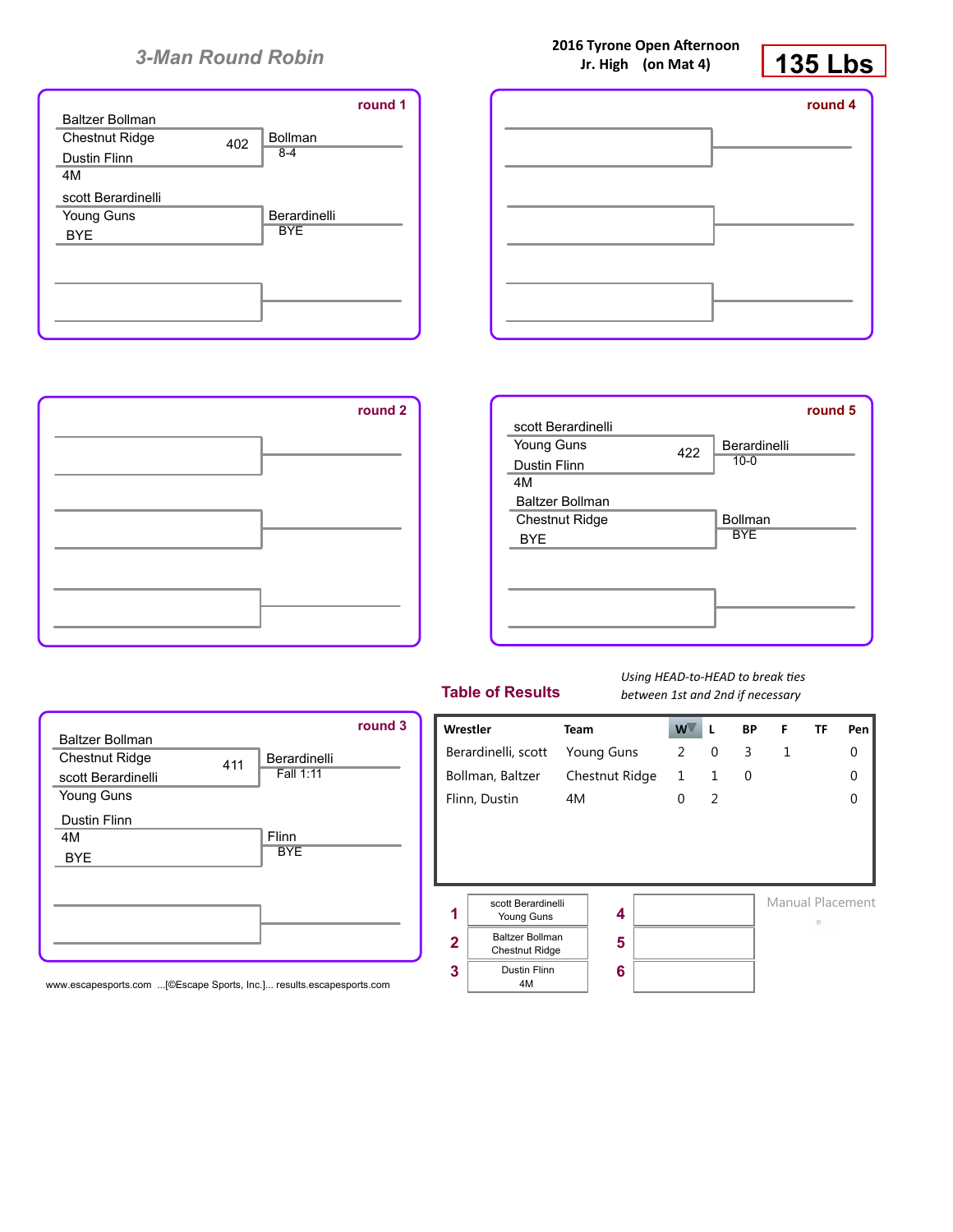



**2016 Tyrone Open Afternoon**



412

Weakland Fall :52

Houser Fall :48

412A



| <b>Table of Results</b> |
|-------------------------|
|-------------------------|

*Using HEAD-to-HEAD to break ties between 1st and 2nd if necessary*



www.escapesports.com ...[©Escape Sports, Inc.]... results.escapesports.com

Jason Barr 4M

Zachary Weakland Cambria Heights

David Hileman Rubicon Jonah Houser Lackwanna Trial **Jr. High (on Mat 4)**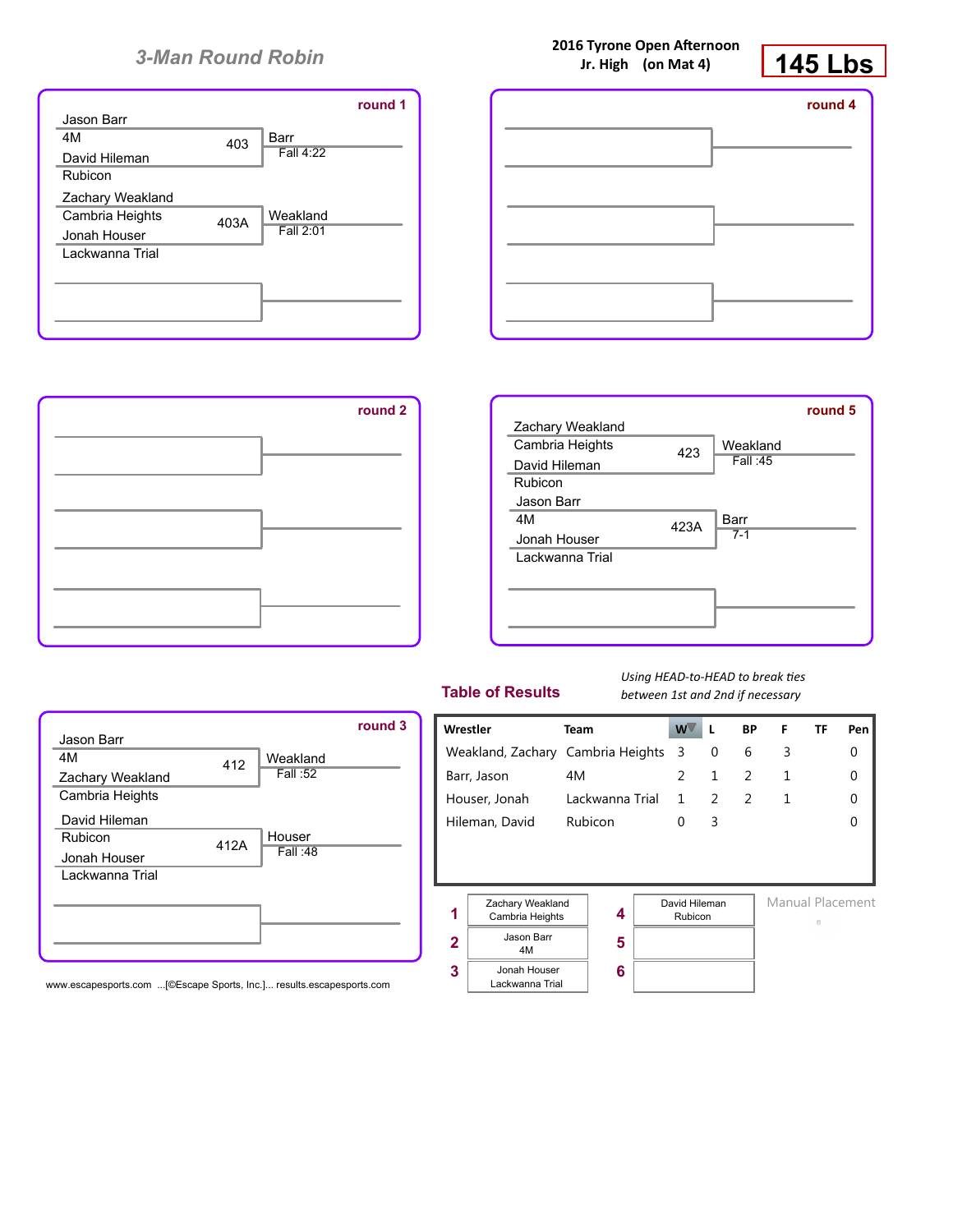



**2016 Tyrone Open Afternoon**



413

Yingling 9-0

Hicks **BYE** 

| round 2 |                       |     |            | round 5 |
|---------|-----------------------|-----|------------|---------|
|         | <b>Ethan Yingling</b> |     |            |         |
|         | 4M                    | 424 | Yingling   |         |
|         | <b>Thomas Hicks</b>   |     | $8 - 7$    |         |
|         | Tyrone                |     |            |         |
|         | Campbell Walls        |     |            |         |
|         | Hollidaysburg         |     | Walls      |         |
|         | <b>BYE</b>            |     | <b>BYE</b> |         |
|         |                       |     |            |         |
|         |                       |     |            |         |
|         |                       |     |            |         |
|         |                       |     |            |         |
|         |                       |     |            |         |

| <b>Table of Results</b> |  |  |
|-------------------------|--|--|
|                         |  |  |

*Using HEAD-to-HEAD to break ties between 1st and 2nd if necessary*



www.escapesports.com ...[©Escape Sports, Inc.]... results.escapesports.com

Campbell Walls **Hollidaysburg** Ethan Yingling

Thomas Hicks Tyrone BYE

4M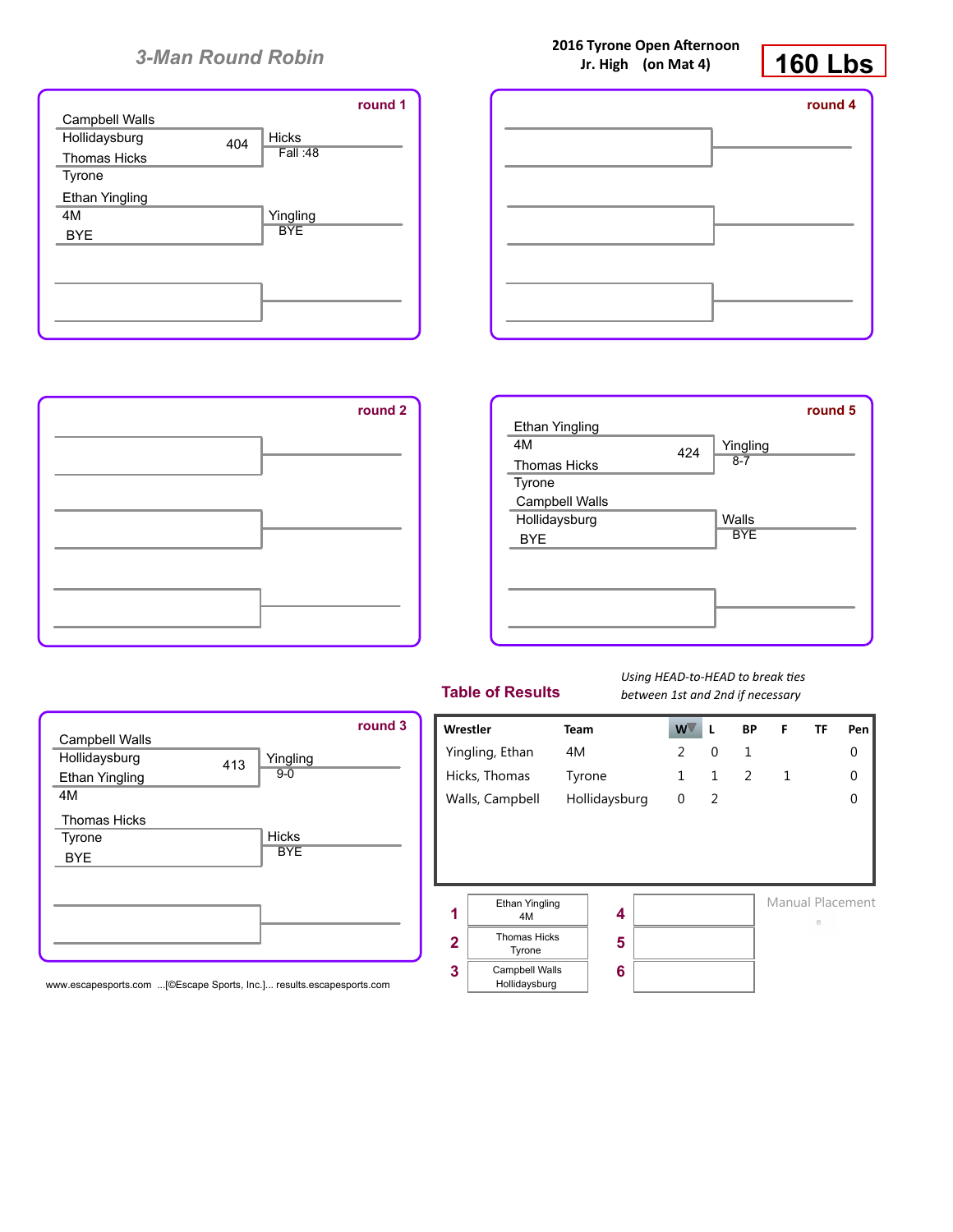





| Wyatt Maxwell           |     |                    | round 5 |
|-------------------------|-----|--------------------|---------|
| <b>Chestnut Ridge</b>   | 520 | Maxwell<br>$1 - 0$ |         |
| Logan Keith<br>Glendale |     |                    |         |
|                         |     |                    |         |
|                         |     |                    |         |
|                         |     |                    |         |
|                         |     |                    |         |
|                         |     |                    |         |

|  |  |  | <b>Table of Results</b> |
|--|--|--|-------------------------|
|  |  |  |                         |

*Using HEAD-to-HEAD to break ties between 1st and 2nd if necessary*



www.escapesports.com ...[©Escape Sports, Inc.]... results.escapesports.com

| $DCLWCLII$ is the direction of the constant $\lambda$ |                         |                |    |   |           |   |                  |          |
|-------------------------------------------------------|-------------------------|----------------|----|---|-----------|---|------------------|----------|
| Wrestler                                              |                         | <b>Team</b>    | w. | L | <b>BP</b> | F | <b>TF</b>        | Pen      |
|                                                       | Maxwell, Wyatt          | Chestnut Ridge | 2  | 1 | 0         |   |                  | 0        |
|                                                       | Keith, Logan            | Glendale       |    | 2 | 0         |   |                  | $\Omega$ |
|                                                       |                         |                |    |   |           |   |                  |          |
|                                                       |                         |                |    |   |           |   |                  |          |
|                                                       |                         |                |    |   |           |   |                  |          |
|                                                       |                         |                |    |   |           |   |                  |          |
|                                                       | Wyatt Maxwell           |                |    |   |           |   | Manual Placement |          |
| 1                                                     | Chestnut Ridge          | 4              |    |   |           |   | 四                |          |
| $\mathbf{2}$                                          | Logan Keith<br>Glendale | 5              |    |   |           |   |                  |          |
| 3                                                     |                         | 6              |    |   |           |   |                  |          |

## **2016 Tyrone Open Afternoon Jr. High (on Mat 5)**

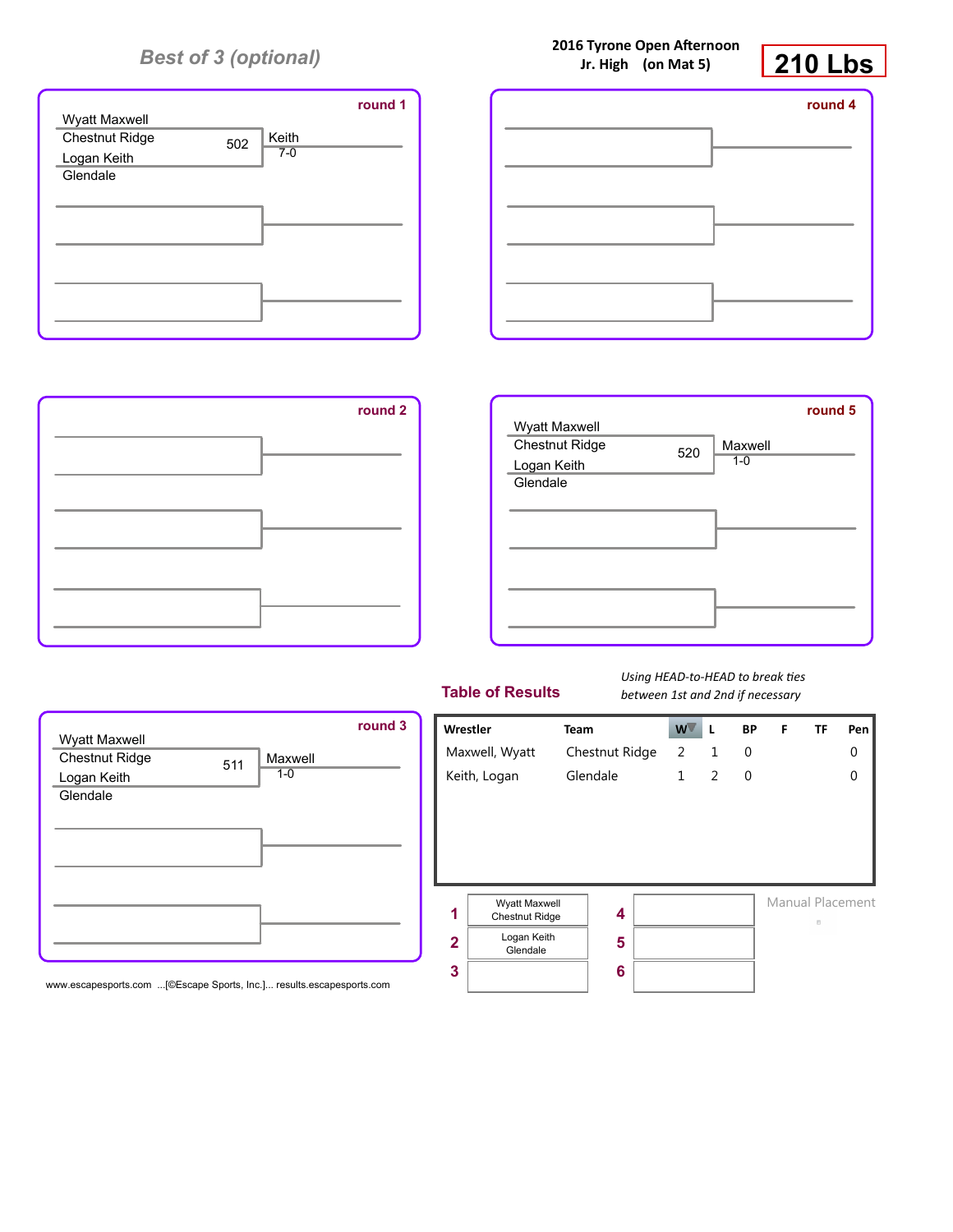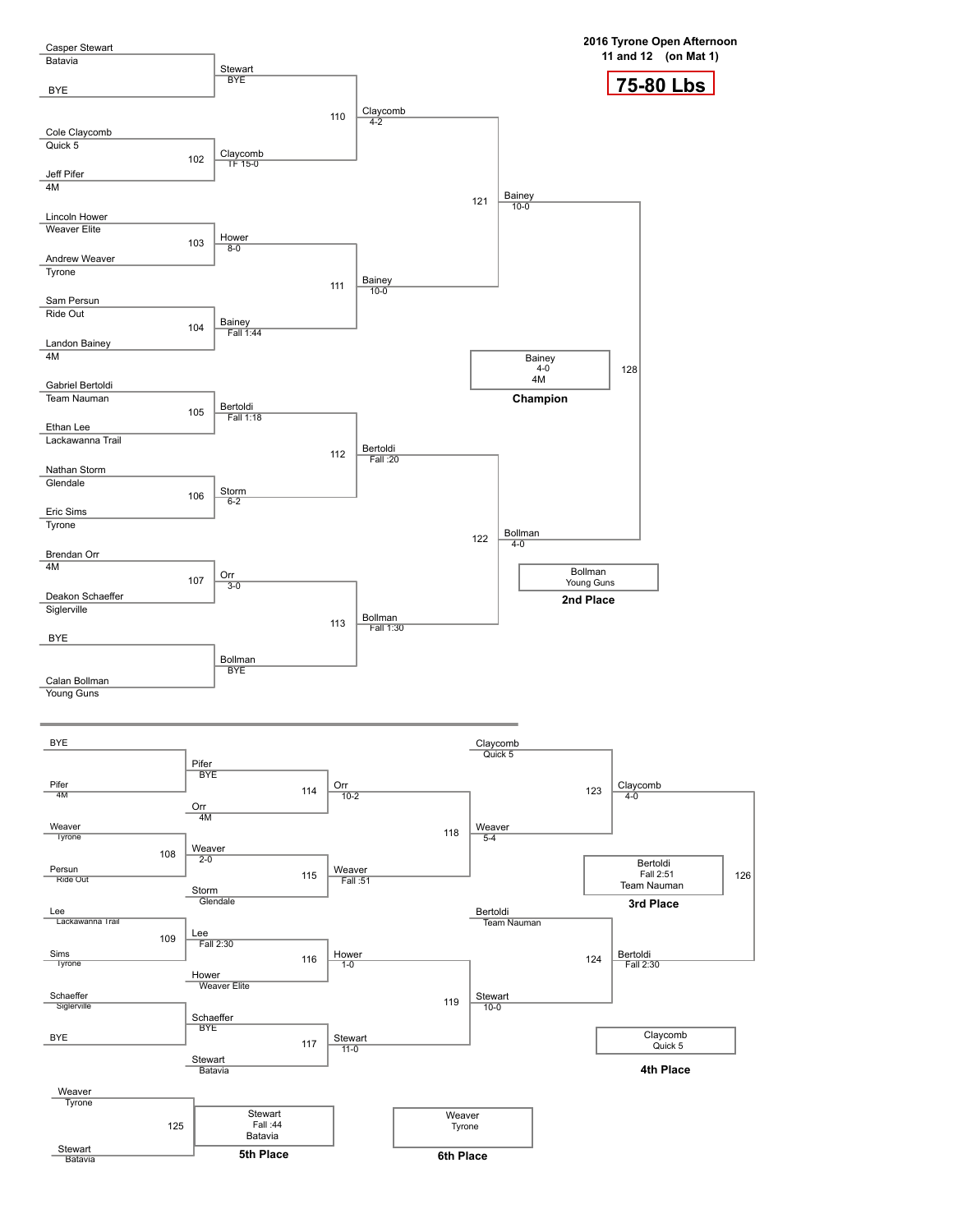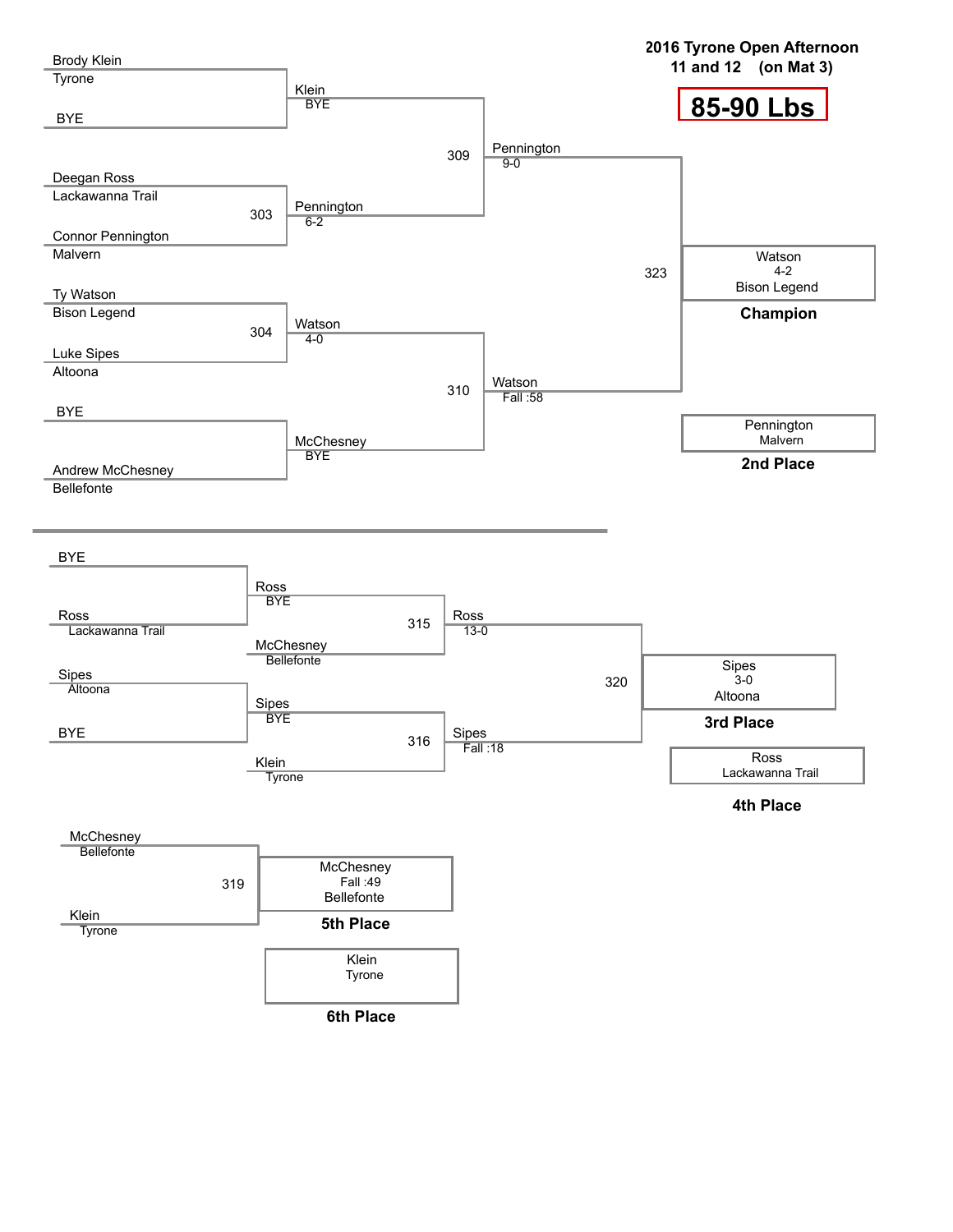|                         |     |           | round 1 |
|-------------------------|-----|-----------|---------|
| Anson Wagner            |     |           |         |
| Siglerville             | 503 | Wagner    |         |
| Kyle Huncher            |     | Fall 2:14 |         |
| Donegal                 |     |           |         |
| Mark McGonigal          |     |           |         |
| White Buck Hunting Club | 504 | McGonigal |         |
| Noah Foltz              |     | Fall: 45  |         |
| <b>Bald Eagle Area</b>  |     |           |         |
|                         |     |           |         |
|                         |     |           |         |
|                         |     |           |         |
|                         |     |           |         |



#### **2016 Tyrone Open Afternoon 11 and 12 (on Mat 5)**



| round 1 |  | round 4 |
|---------|--|---------|
|         |  |         |
|         |  |         |
|         |  |         |
|         |  |         |
|         |  |         |
|         |  |         |

|                         |     |           | round 5 |
|-------------------------|-----|-----------|---------|
| Anson Wagner            |     |           |         |
| Siglerville             | 521 | Wagner    |         |
| Noah Foltz              |     | $2 - 0$   |         |
| <b>Bald Eagle Area</b>  |     |           |         |
| Mark McGonigal          |     |           |         |
| White Buck Hunting Club | 522 | McGonigal |         |
| Kyle Huncher            |     | Fall 1:20 |         |
| Donegal                 |     |           |         |
|                         |     |           |         |
|                         |     |           |         |
|                         |     |           |         |
|                         |     |           |         |

#### **Table of Results**

#### *Using HEAD-to-HEAD to break ties between 1st and 2nd if necessary*

|                         |     |              | round 3 |
|-------------------------|-----|--------------|---------|
| Anson Wagner            |     |              |         |
| Siglerville             | 512 | McGonigal    |         |
| Mark McGonigal          |     | Fall 2:10    |         |
| White Buck Hunting Club |     |              |         |
| Kyle Huncher            |     |              |         |
| Donegal                 | 513 | <b>Foltz</b> |         |
| Noah Foltz              |     | Fall: 20     |         |
| <b>Bald Eagle Area</b>  |     |              |         |
|                         |     |              |         |
|                         |     |              |         |
|                         |     |              |         |
|                         |     |              |         |

www.escapesports.com ...[©Escape Sports, Inc.]... results.escapesports.com

| Wrestler |                                      | Team               | W <sup></sup>           | L        | BP | F                | TF | Pen      |
|----------|--------------------------------------|--------------------|-------------------------|----------|----|------------------|----|----------|
|          | McGonigal, Mark                      | White Buck Hunti 3 |                         | $\Omega$ | 6  | 3                |    | 0        |
|          | Wagner, Anson                        | Siglerville        | 2                       | 1        | 2  | 1                |    | $\Omega$ |
|          | Foltz, Noah                          | Bald Eagle Area    | 1                       | 2        | 2  | 1                |    | $\Omega$ |
|          | Huncher, Kyle                        | Donegal            | $\Omega$                | 3        |    |                  |    | $\Omega$ |
|          |                                      |                    |                         |          |    |                  |    |          |
|          |                                      |                    |                         |          |    |                  |    |          |
|          |                                      |                    |                         |          |    | Manual Placement |    |          |
| 1        | Mark McGonigal<br>White Buck Hunting | 4                  | Kyle Huncher<br>Donegal |          |    |                  | 户  |          |
| 2        | Anson Wagner<br>Siglerville          | 5                  |                         |          |    |                  |    |          |
| 3        | Noah Foltz<br><b>Bald Eagle Area</b> | 6                  |                         |          |    |                  |    |          |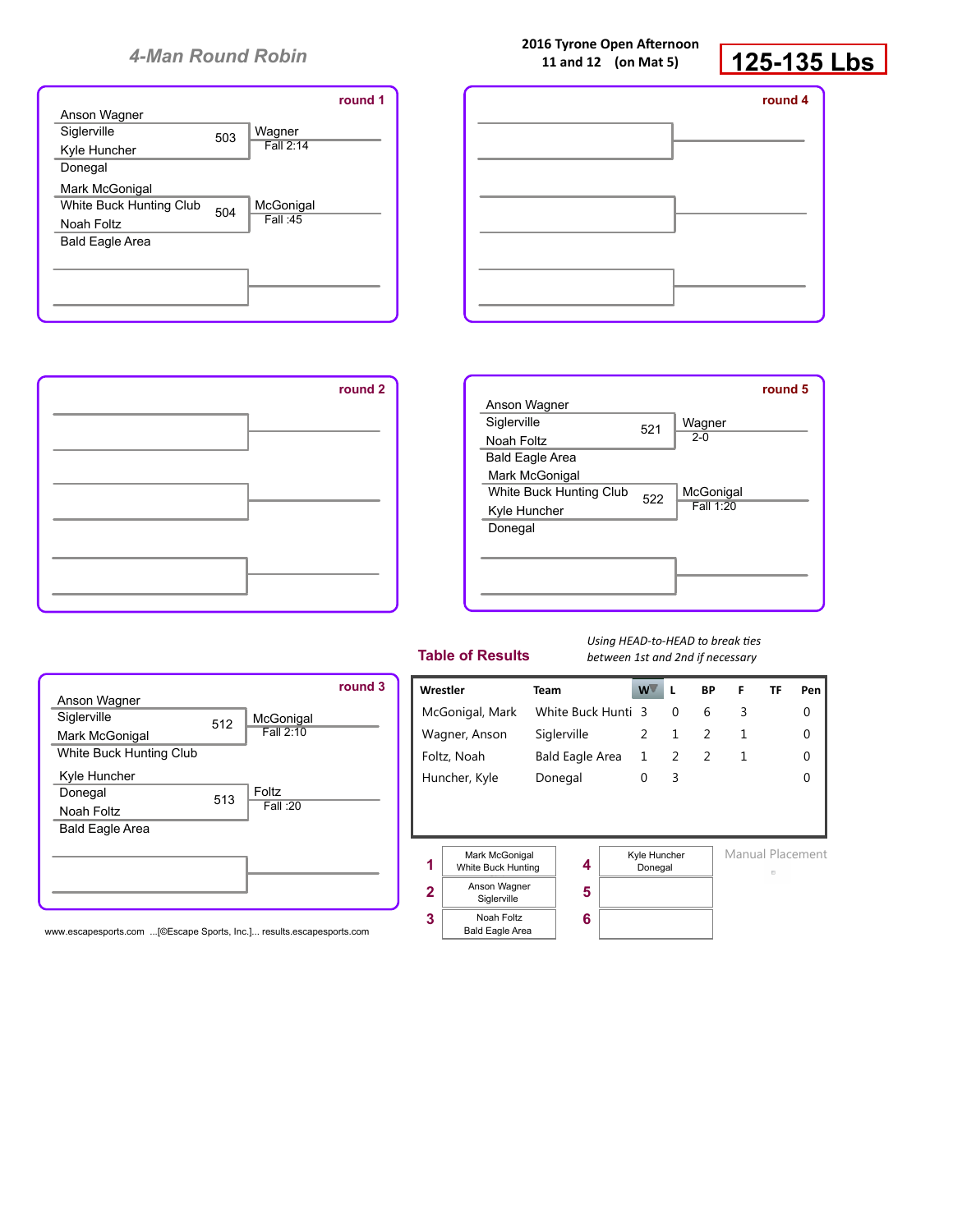|                          |     |              | round 1 |
|--------------------------|-----|--------------|---------|
| <b>Weston Pisarchick</b> |     |              |         |
| 4M                       | 505 | Pisarchick   |         |
| Mason Beatty             |     | Fall :45     |         |
| <b>Mount Union</b>       |     |              |         |
| Damian Brady             |     |              |         |
| 4M                       | 506 | <b>Brady</b> |         |
| <b>Tyler Biesinger</b>   |     | $7-0$        |         |
| <b>Spring Cove</b>       |     |              |         |
| Aidan Gillings           |     |              |         |
| Newfane Wrestling Club   |     | Gillings     |         |
| <b>BYF</b>               |     | <b>BYF</b>   |         |
|                          |     |              |         |

508

509

Damian Brady

Aidan Gillings

Mason Beatty Mount Union Tyler Biesinger Spring Cove

Weston Pisarchick

Newfane Wrestling Club

4M

4M BYE





**round 5**

|                          |     |            | round 4 |
|--------------------------|-----|------------|---------|
| <b>Weston Pisarchick</b> |     |            |         |
| 4M                       | 517 | Pisarchick |         |
| Damian Brady             |     | Fall: 30   |         |
| 4M                       |     |            |         |
| Mason Beatty             |     |            |         |
| <b>Mount Union</b>       |     | Beatty     |         |
| <b>BYE</b>               |     | <b>BYF</b> |         |
|                          |     |            |         |
| <b>Tyler Biesinger</b>   |     |            |         |
| <b>Spring Cove</b>       | 518 | Gillings   |         |
| Aidan Gillings           |     | Fall : 45  |         |
| Newfane Wrestling Club   |     |            |         |



## **Table of Results**

*Using HEAD-to-HEAD to break ties between 1st and 2nd if necessary*

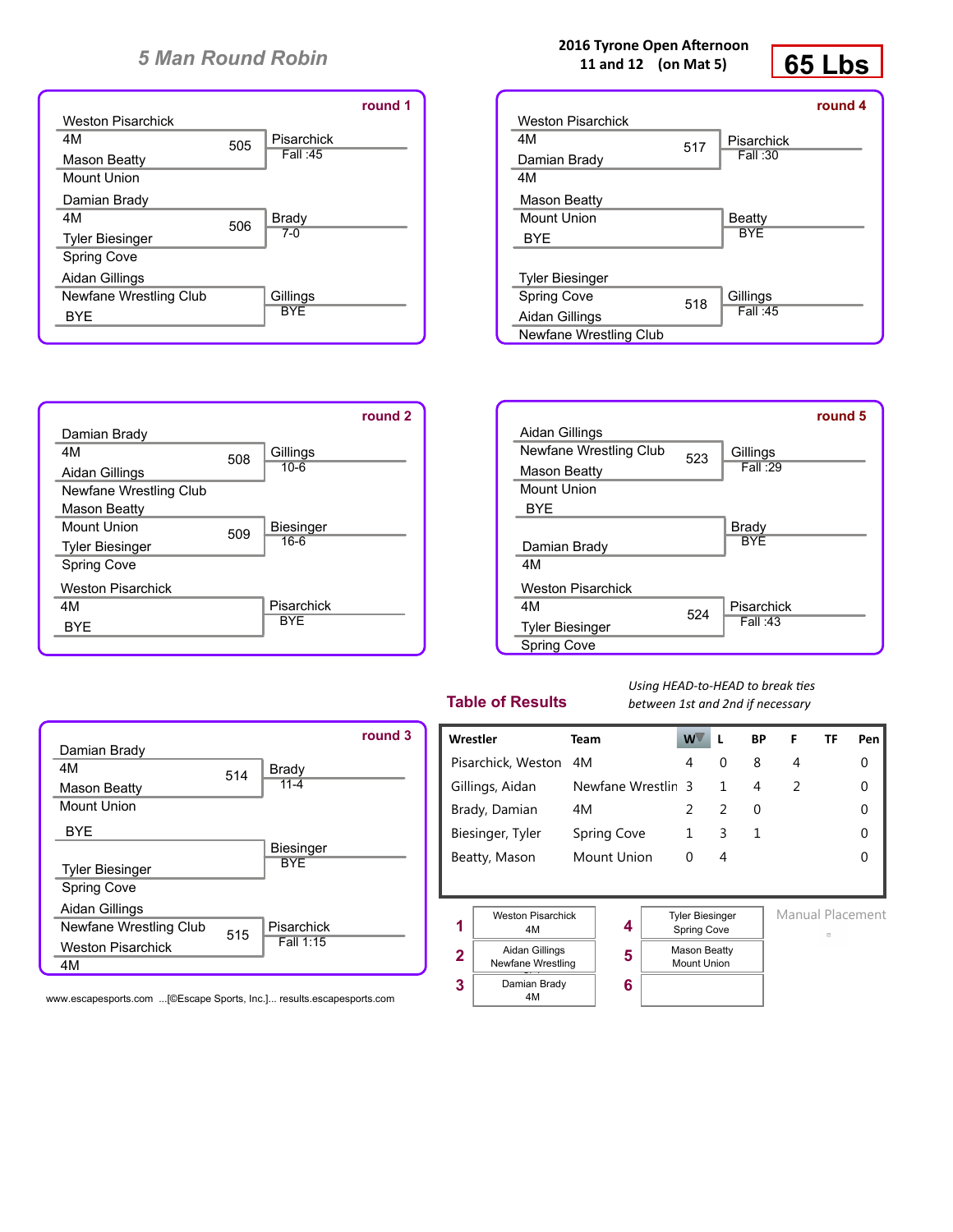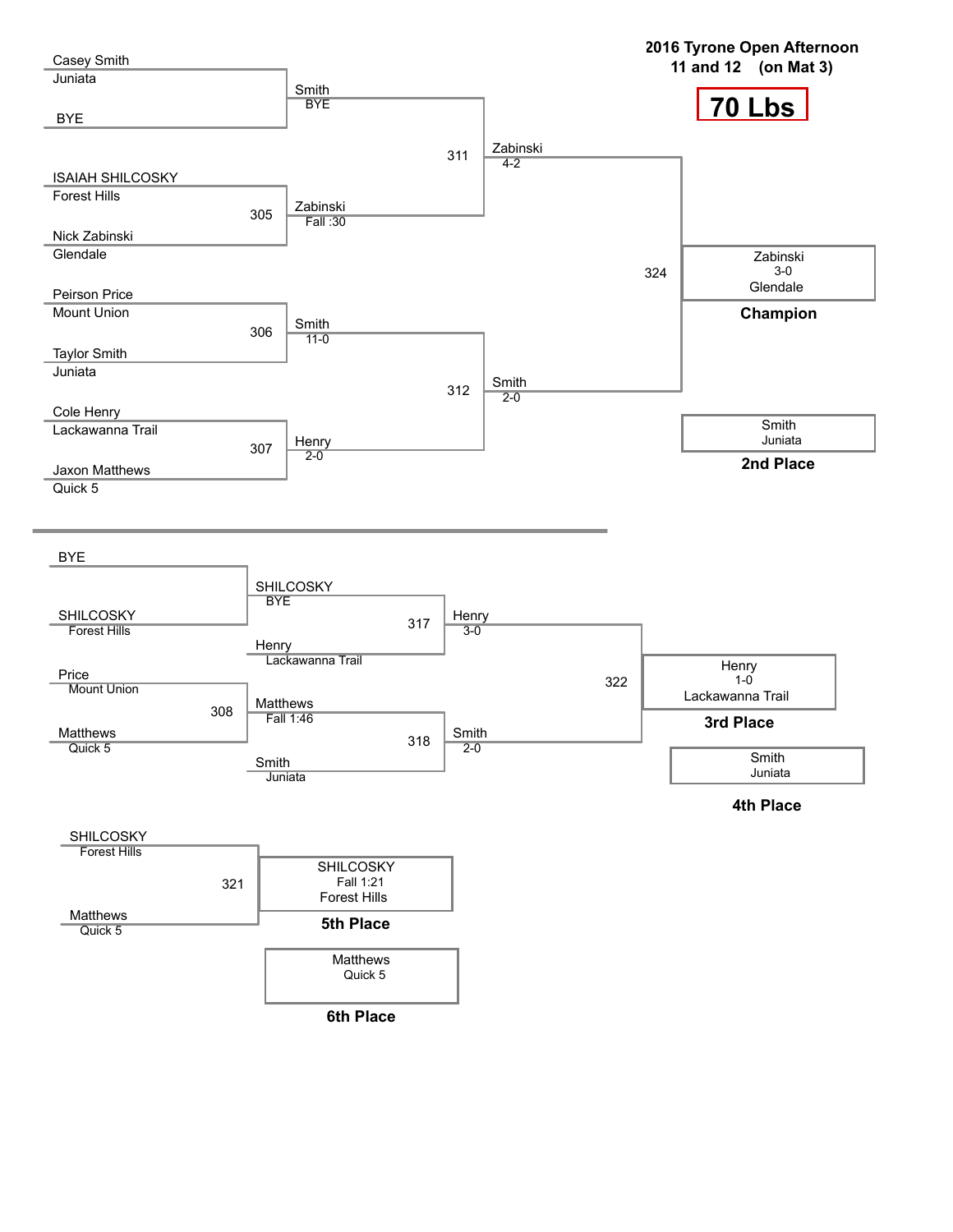**95 Lbs 2016 Tyrone Open Afternoon 11 and 12 (on Mat 4)** Owen Mielnik Downingtown Thunder BYE Lucas Sheetz **Siglerville** 406 Andrew McMonagle Spring Cove Jude Swisher Black Dogs 407 Zeke Dubler Young Guns Zachary Mack Penn Cambria 408 Nikolas Fegert 4M Mielnik **BYE** 414 McMonagle 5-3 Swisher  $4 - 0$ 415 Mack 7-5 McMonagle Fall 1:41 425 Swisher Fall :40 Swisher Fall 1:30 Black Dogs McMonagle Spring Cove **Champion 2nd Place** BYE Sheetz **Siglerville** Dubler Young Guns BYE Ī Sheetz **BYE** 417 Mack Penn Cambria Zeke Dubler Young Guns 418 Mielnik Downingtown Thunder Sheetz Fall 2:58 420 Dubler Fall :26 Dubler Fall 2:16 Young Guns **3rd Place** Sheetz **Siglerville 4th Place** Mack Penn Cambria 419 Mielnik Downingtown Thunder Mack Fall 1:48 Penn Cambria **5th Place** Mielnik Downingtown Thunder **6th Place**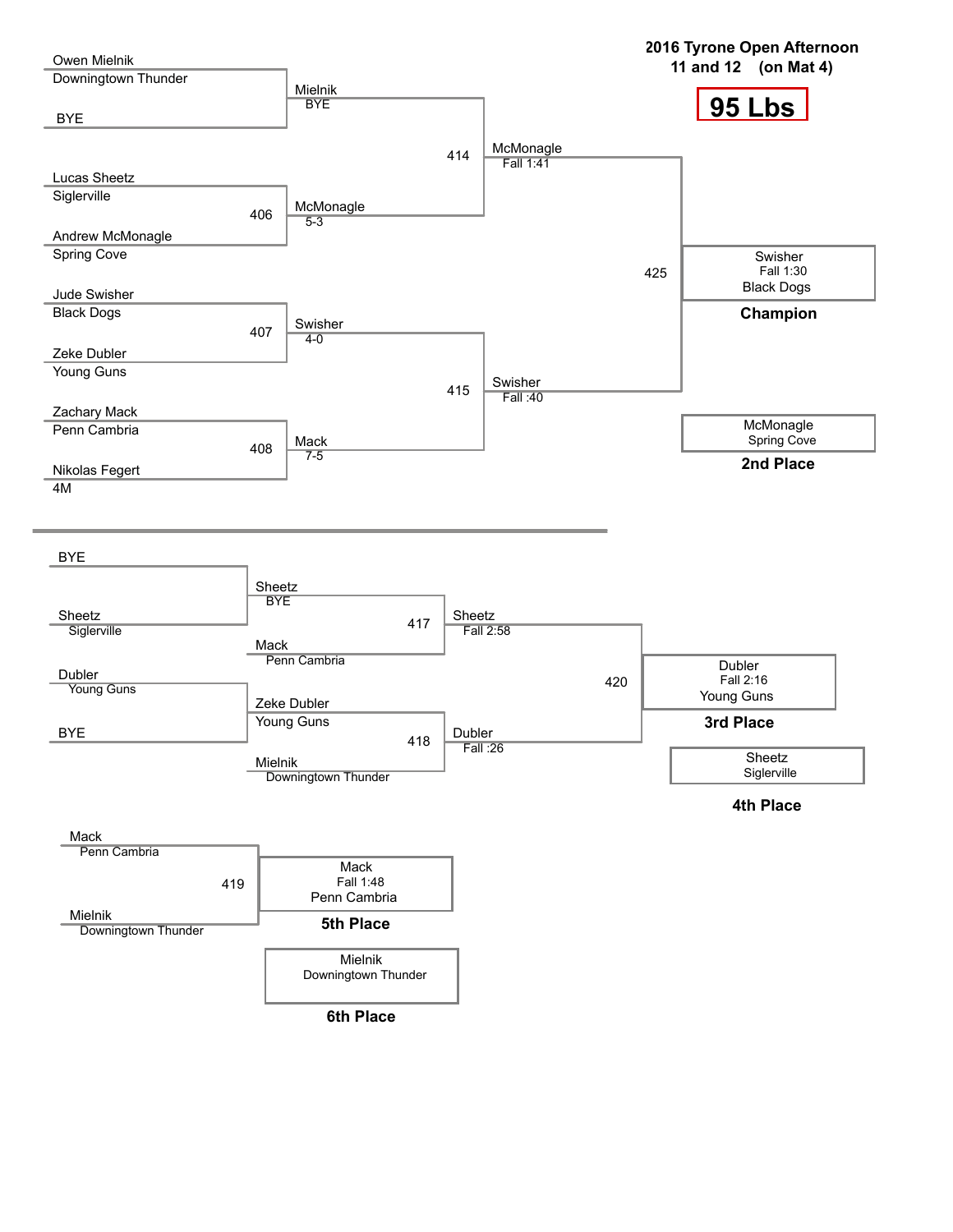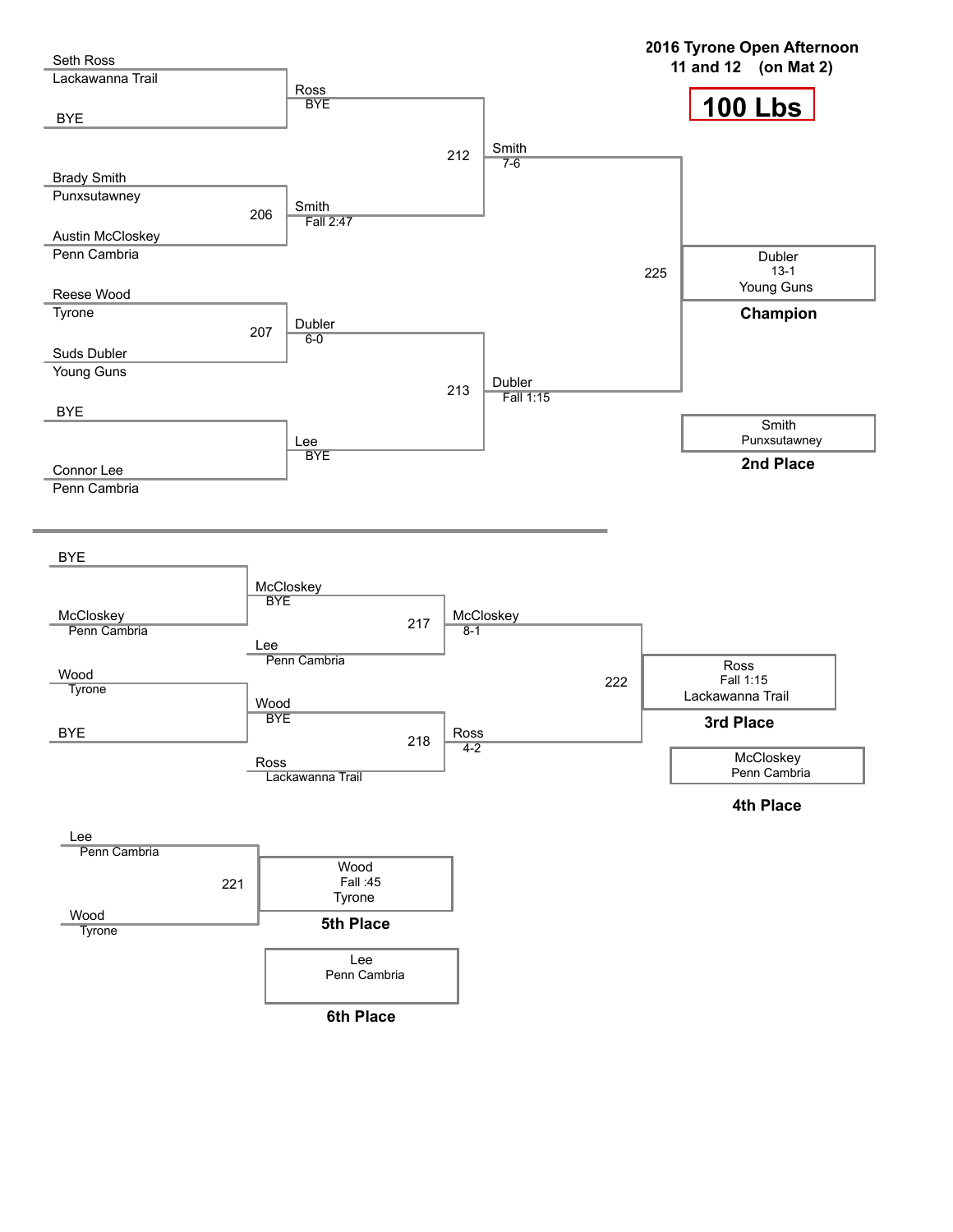





|                   |     |            | round 5 |
|-------------------|-----|------------|---------|
| <b>Tyler Hess</b> |     |            |         |
| Legend Wrestling  | 426 | Grove      |         |
| Sidric Grove      |     | Fall 2:18  |         |
| Young Guns        |     |            |         |
| jon holmes        |     |            |         |
| Donegal           |     | holmes     |         |
| <b>BYE</b>        |     | <b>BYE</b> |         |
|                   |     |            |         |
|                   |     |            |         |
|                   |     |            |         |
|                   |     |            |         |
|                   |     |            |         |

|                   |     |            | round 3 |
|-------------------|-----|------------|---------|
| jon holmes        |     |            |         |
| Donegal           | 416 | Hess       |         |
| <b>Tyler Hess</b> |     | Fall 1:40  |         |
| Legend Wrestling  |     |            |         |
| Sidric Grove      |     |            |         |
| Young Guns        |     | Grove      |         |
| <b>BYE</b>        |     | <b>BYE</b> |         |
|                   |     |            |         |
|                   |     |            |         |
|                   |     |            |         |
|                   |     |            |         |
|                   |     |            |         |

www.escapesports.com ...[©Escape Sports, Inc.]... results.escapesports.com

## **Table of Results**

*Using HEAD-to-HEAD to break ties between 1st and 2nd if necessary*

| <b>Wrestler</b> |                                              | <b>Team</b>        | w۱ | L              | <b>BP</b> | F | TF               | Pen      |
|-----------------|----------------------------------------------|--------------------|----|----------------|-----------|---|------------------|----------|
|                 | Grove, Sidric                                | <b>Young Guns</b>  | 2  | 0              | 4         | 2 |                  | 0        |
|                 | Hess, Tyler                                  | Legend Wrestling 1 |    | $\mathbf{1}$   | 2         | 1 |                  | $\Omega$ |
|                 | holmes, jon                                  | Donegal            | 0  | $\overline{2}$ |           |   |                  | $\Omega$ |
|                 | Sidric Grove                                 |                    |    |                |           |   | Manual Placement |          |
| 1               | Young Guns                                   | 4                  |    |                |           |   | B                |          |
| $\overline{2}$  | <b>Tyler Hess</b><br><b>Legend Wrestling</b> | 5                  |    |                |           |   |                  |          |
| 3               | jon holmes<br>Donegal                        | 6                  |    |                |           |   |                  |          |

**2016 Tyrone Open Afternoon 11 and 12 (on Mat 4)**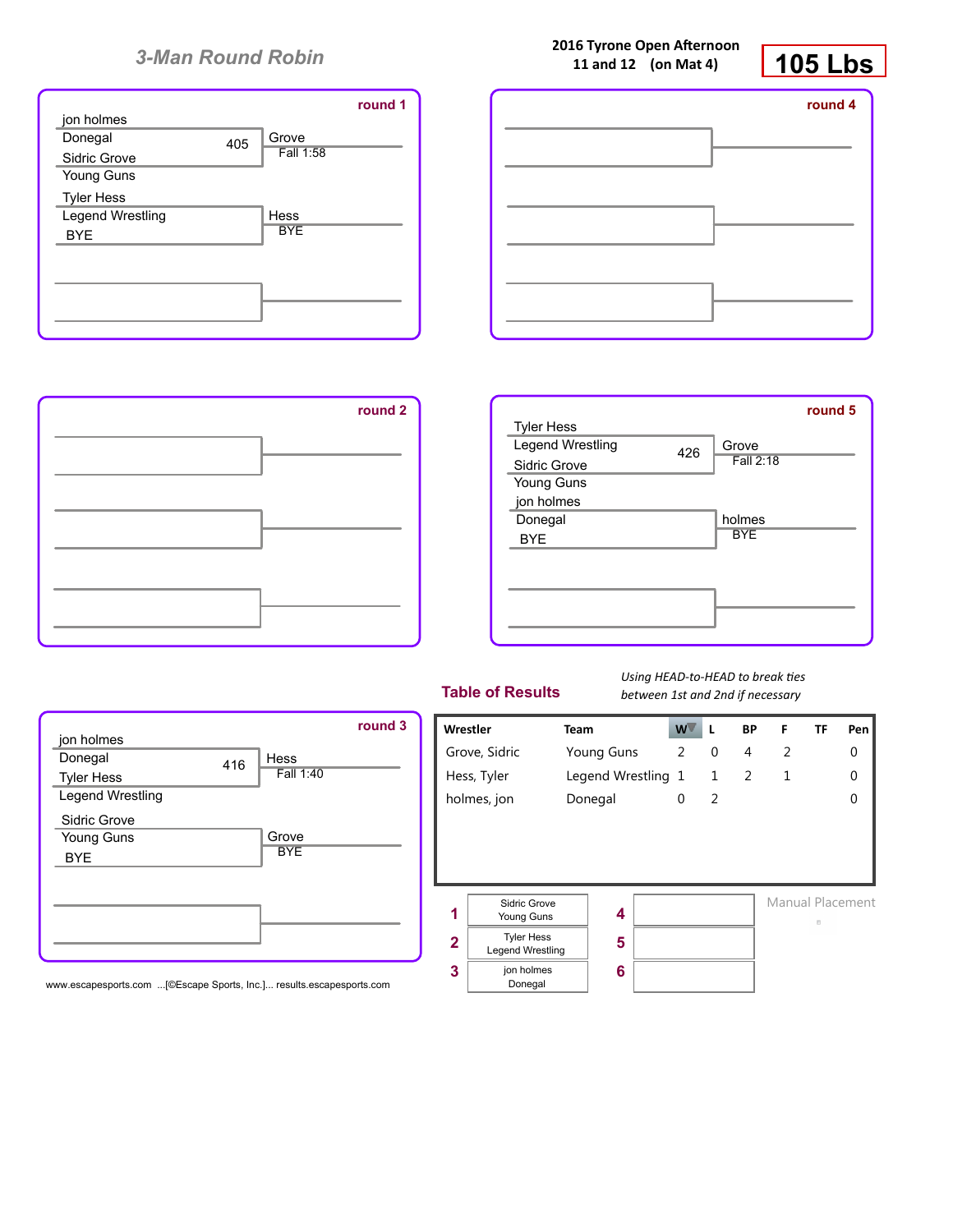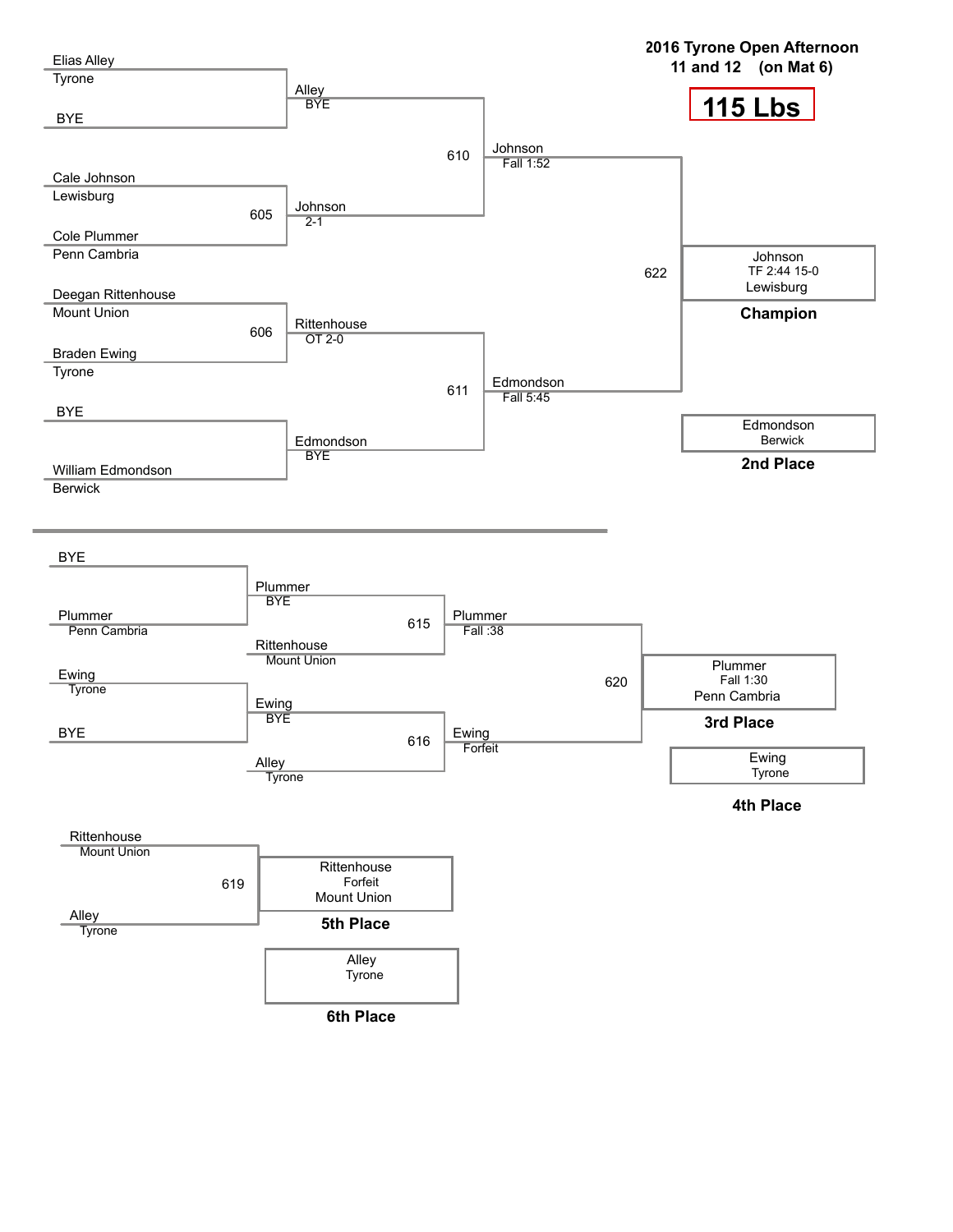

| <b><i>LUTE INTOITE OPEN HITERHOOD</i></b><br>11 and 12 (on Mat 2) | <b>145 Lbs</b> |
|-------------------------------------------------------------------|----------------|
|                                                                   | round 4        |
|                                                                   |                |
|                                                                   |                |
|                                                                   |                |
|                                                                   |                |
|                                                                   |                |

**2016 Tyrone Open Afternoon**



Dustin Flinn

4M

| round 2 | <b>Dustin Flinn</b><br>4M<br>Jacob Detwiler<br>Spring Cove | 226 | Flinn<br>Forfeit | round 5 |
|---------|------------------------------------------------------------|-----|------------------|---------|
|         |                                                            |     |                  |         |
|         |                                                            |     |                  |         |

## **Table of Results**

*Using HEAD-to-HEAD to break ties between 1st and 2nd if necessary*

Manual Placement

 $\alpha$ 

5 1 0

0

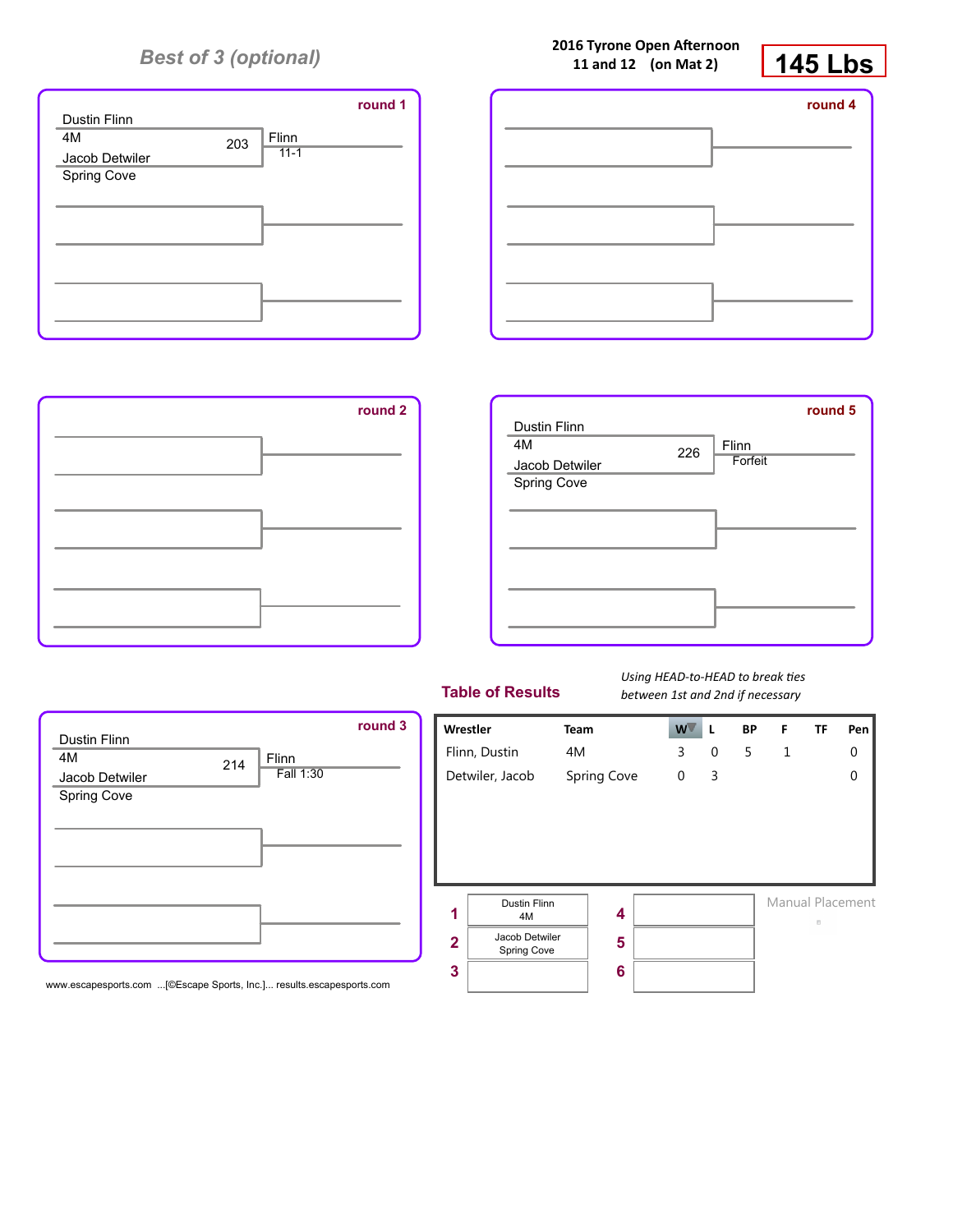

| round 1 | round 4 |
|---------|---------|
|         |         |
|         |         |
|         |         |
|         |         |
|         |         |
|         |         |



612 Ritchey  $2 - 0$ 

| round 2 | Austin Wagner<br>Penn Cambria<br>Jayven Ritchey<br><b>Tussey Mountain</b> | 623 | round 5<br>Ritchey<br>$2 - 1$ |
|---------|---------------------------------------------------------------------------|-----|-------------------------------|
|         |                                                                           |     |                               |
|         |                                                                           |     |                               |

## **Table of Results**

*Using HEAD-to-HEAD to break ties between 1st and 2nd if necessary*



www.escapesports.com ...[©Escape Sports, Inc.]... results.escapesports.com

Austin Wagner Penn Cambria Jayven Ritchey Tussey Mountain **2016 Tyrone Open Afternoon 11 and 12 (on Mat 6)**

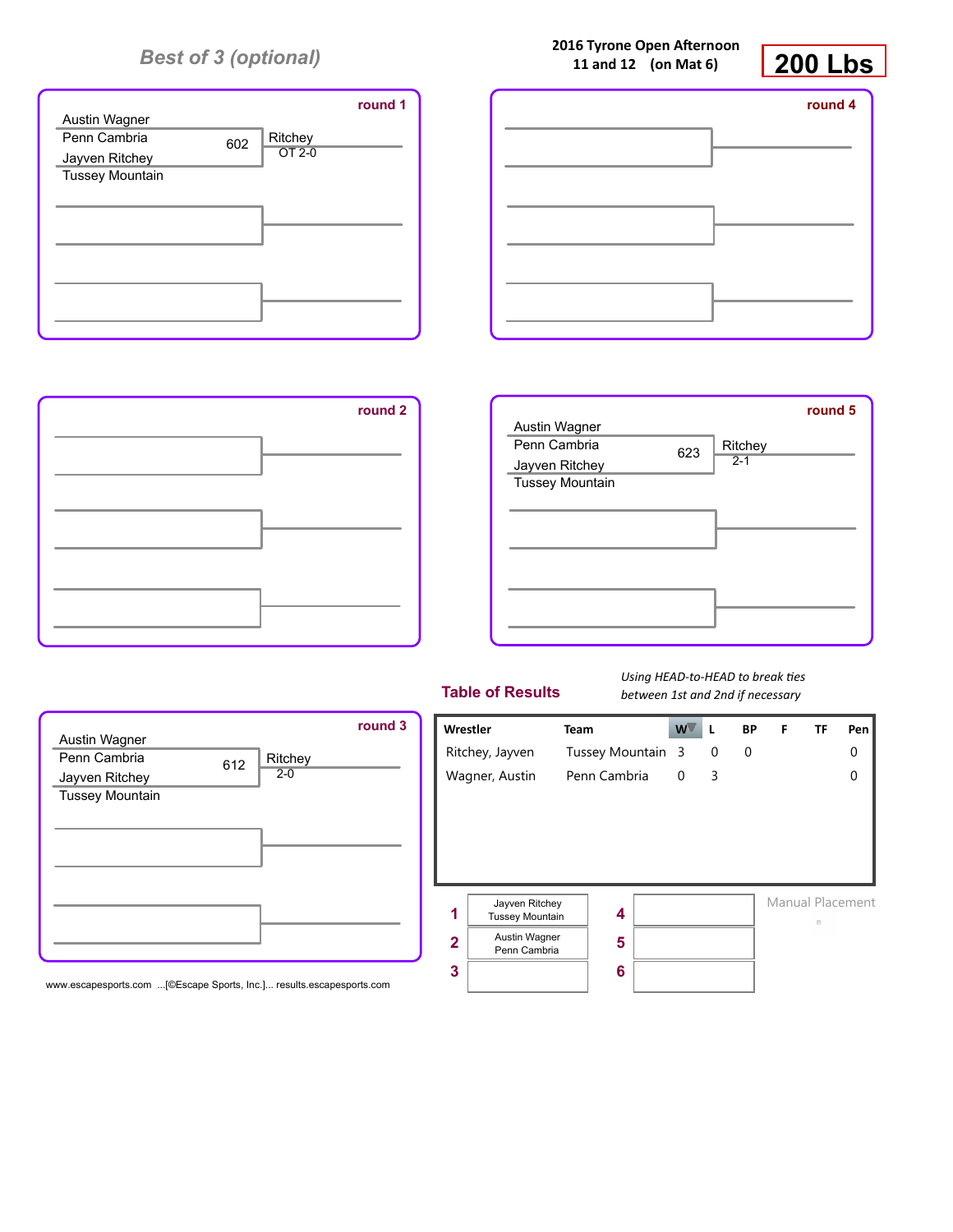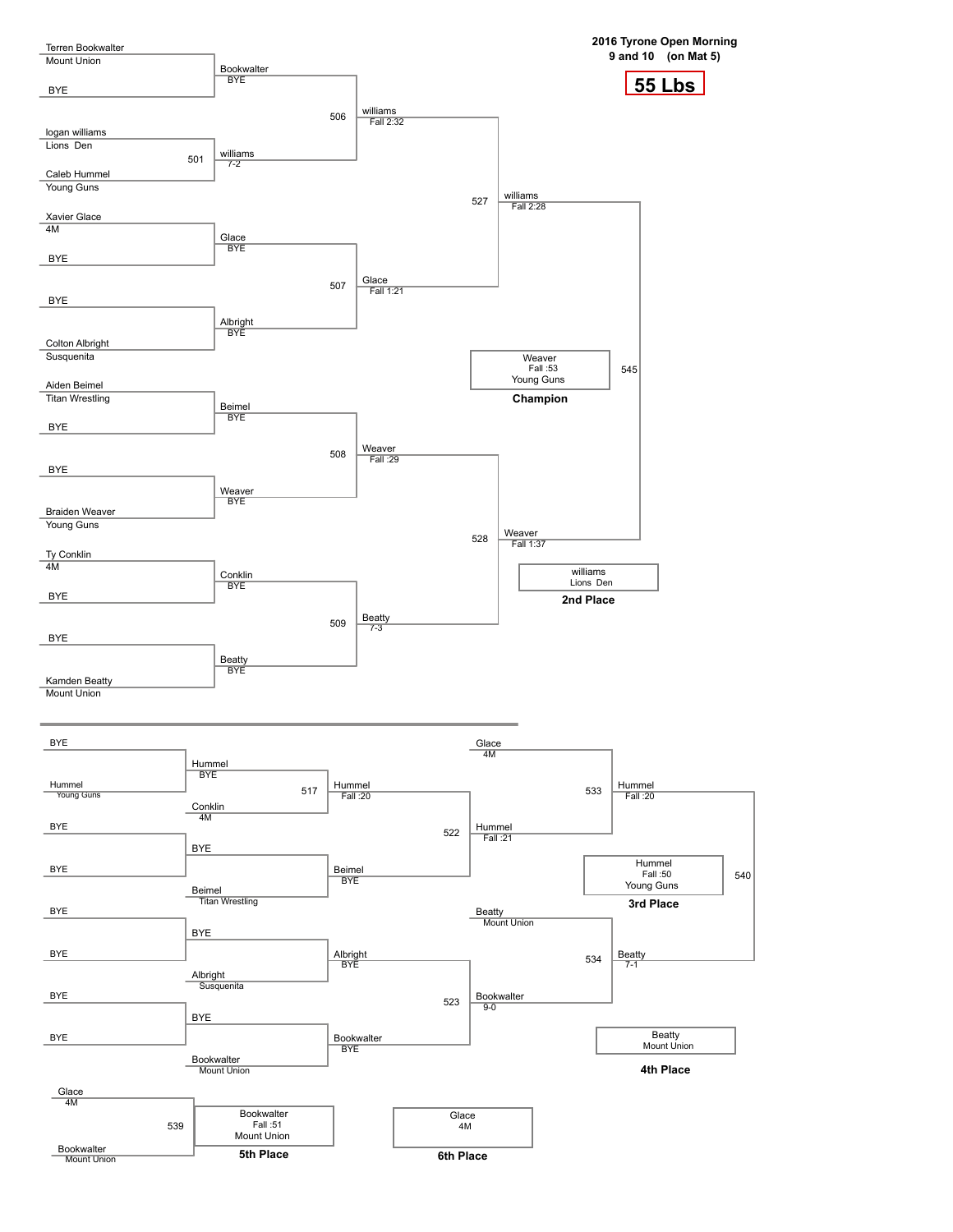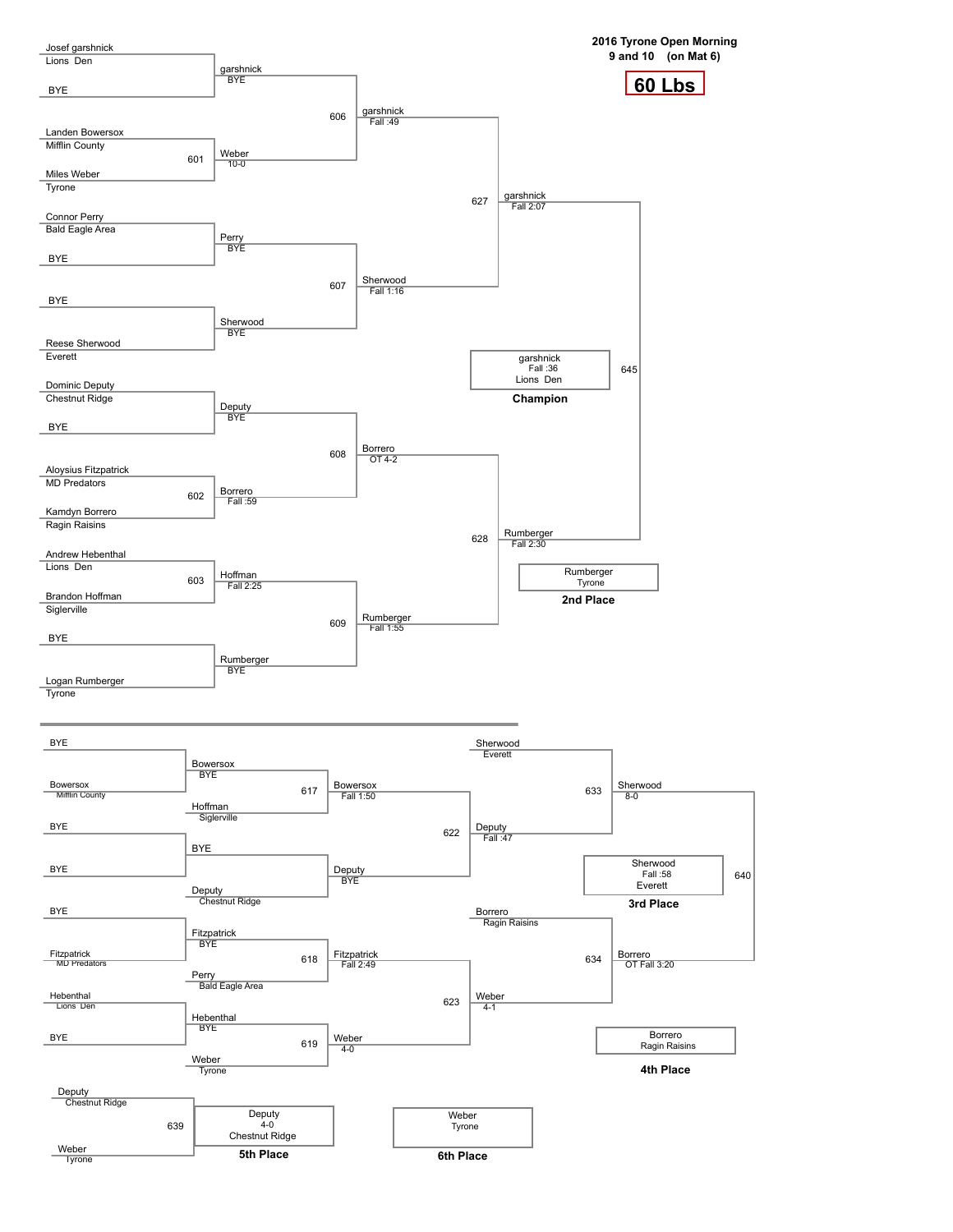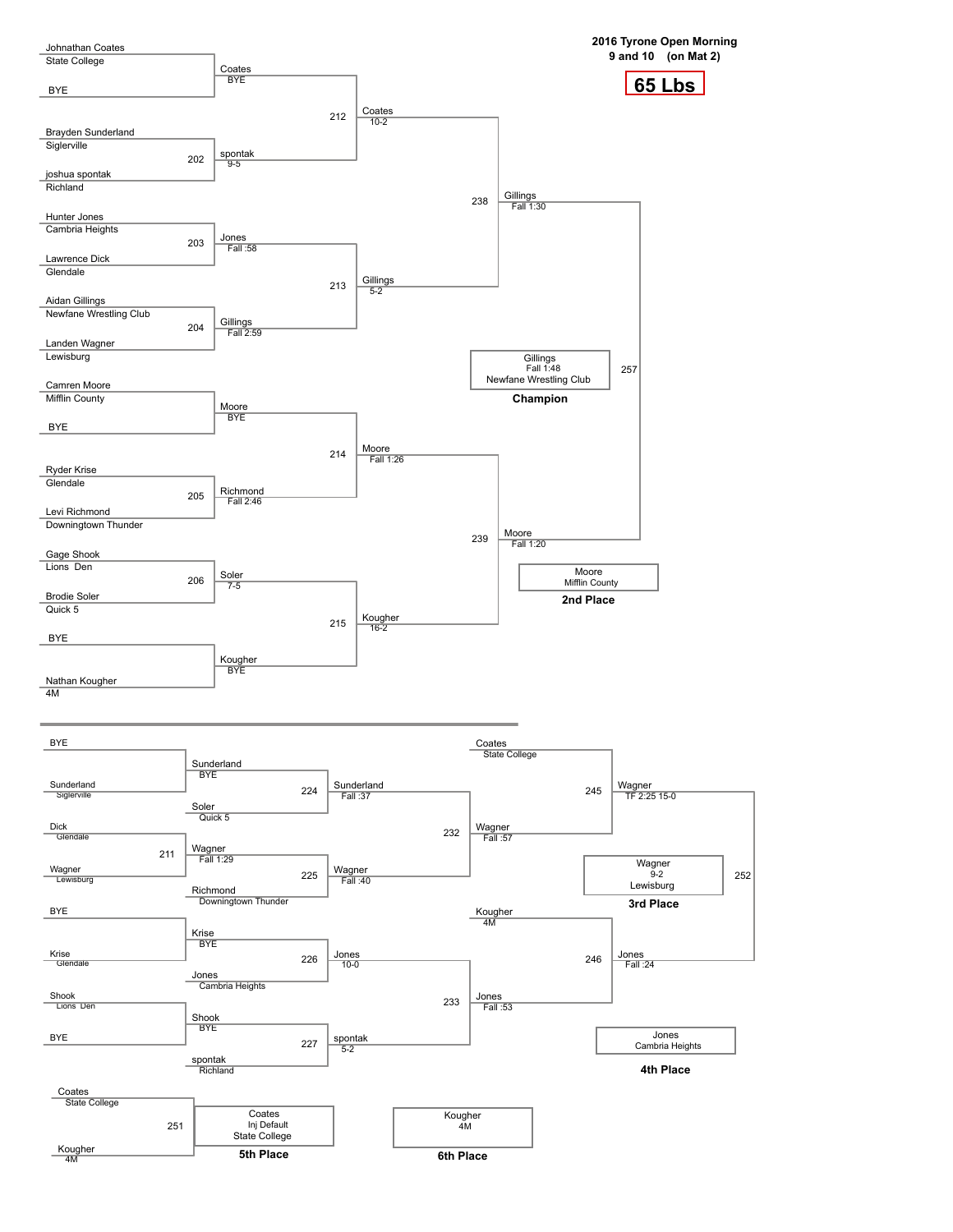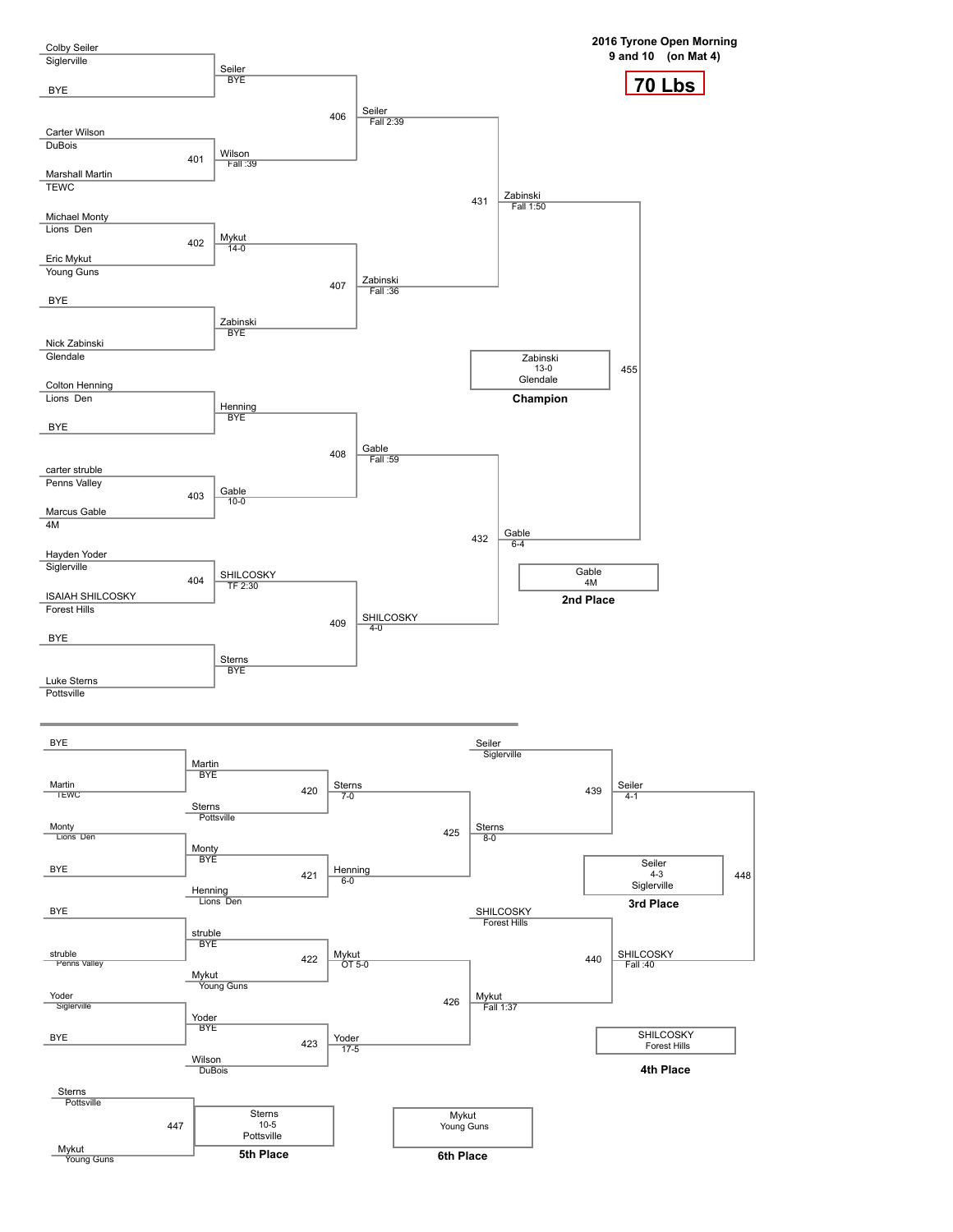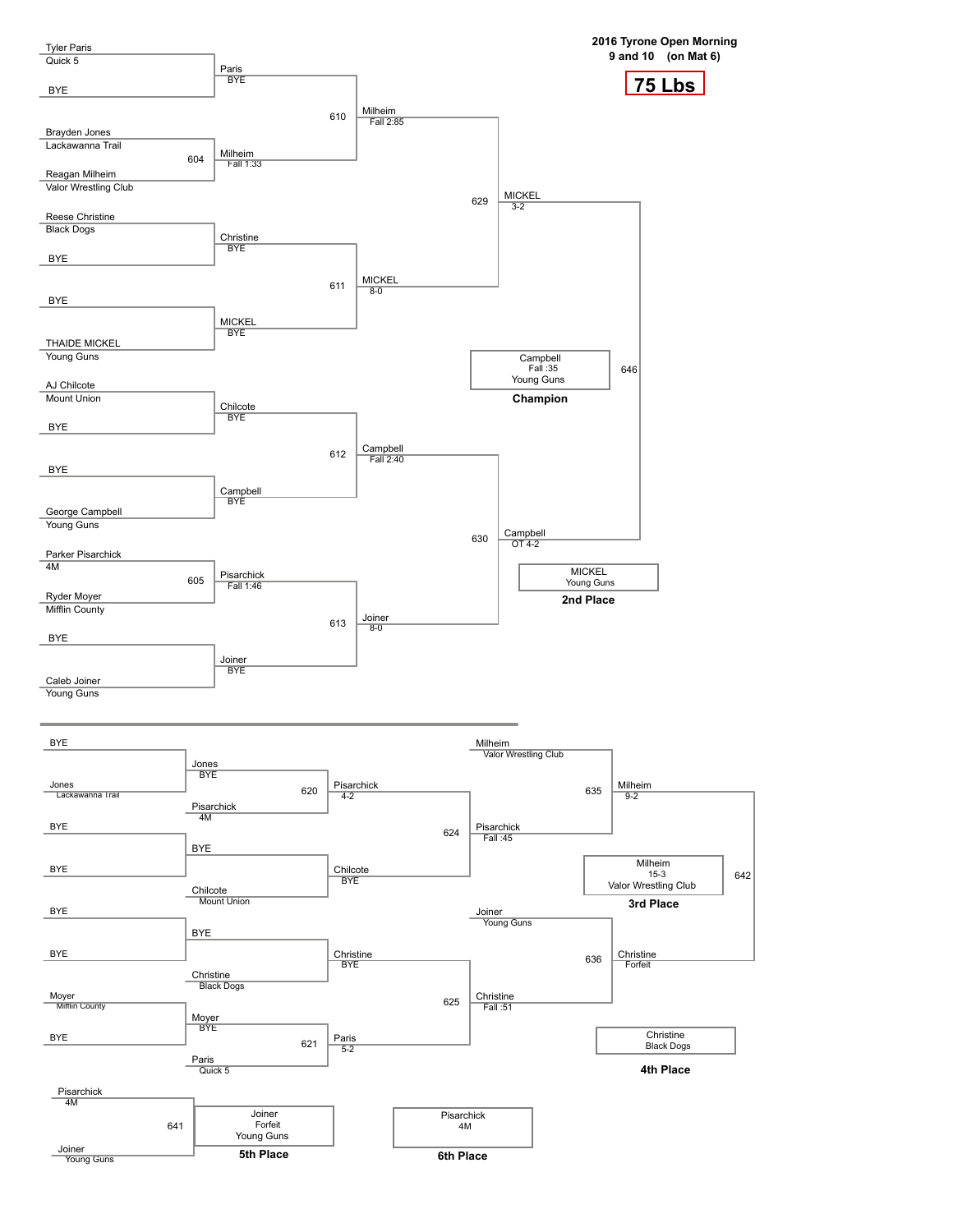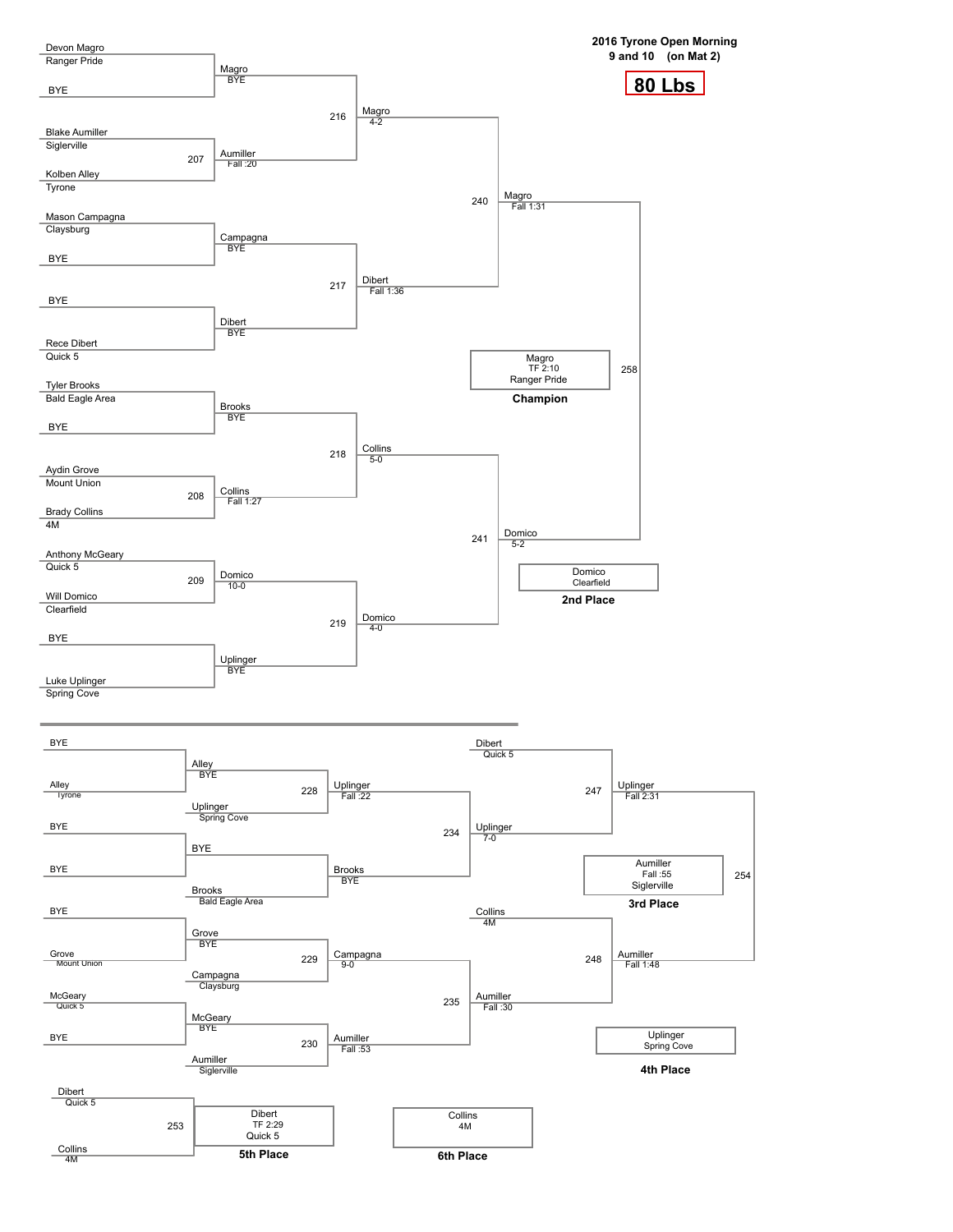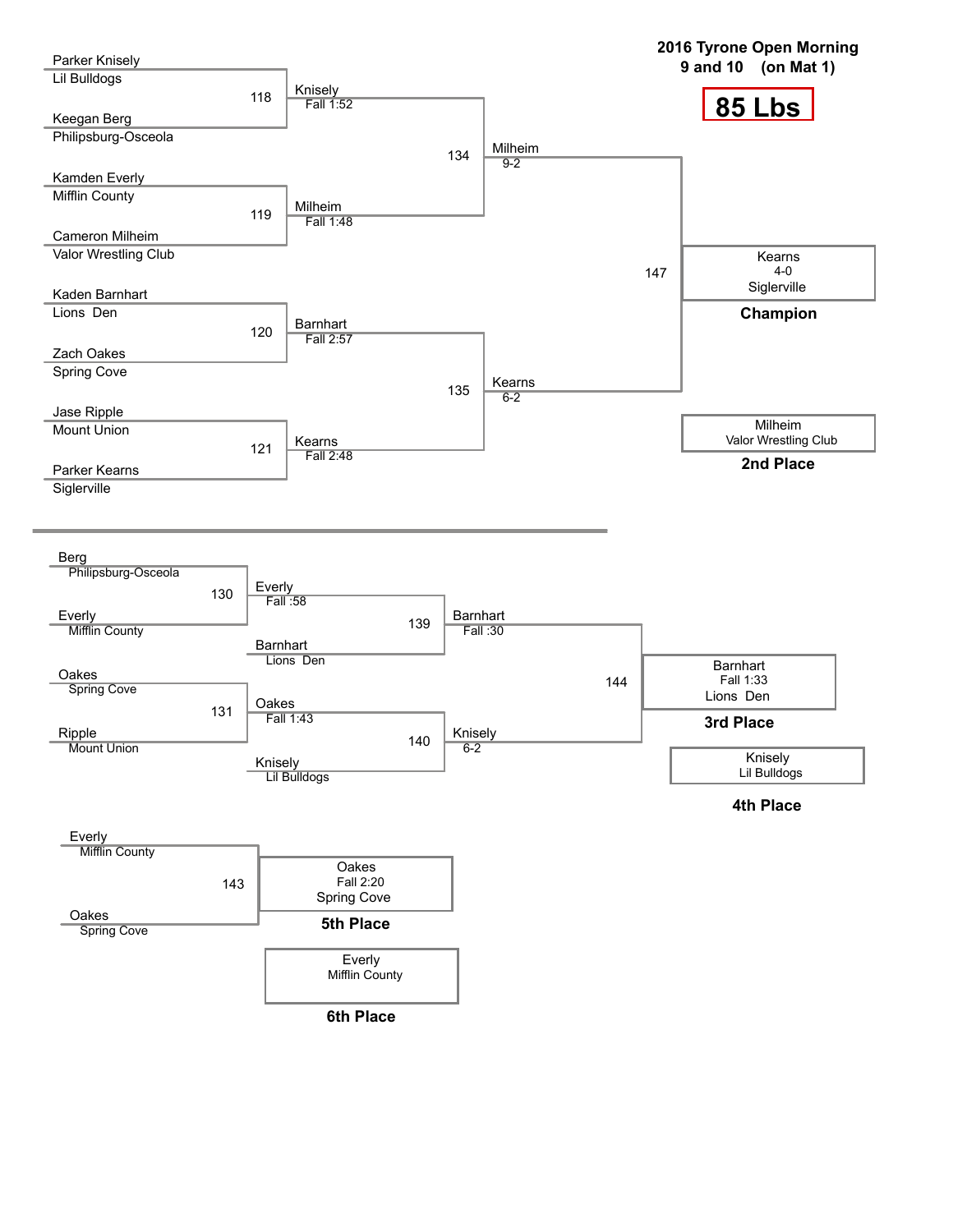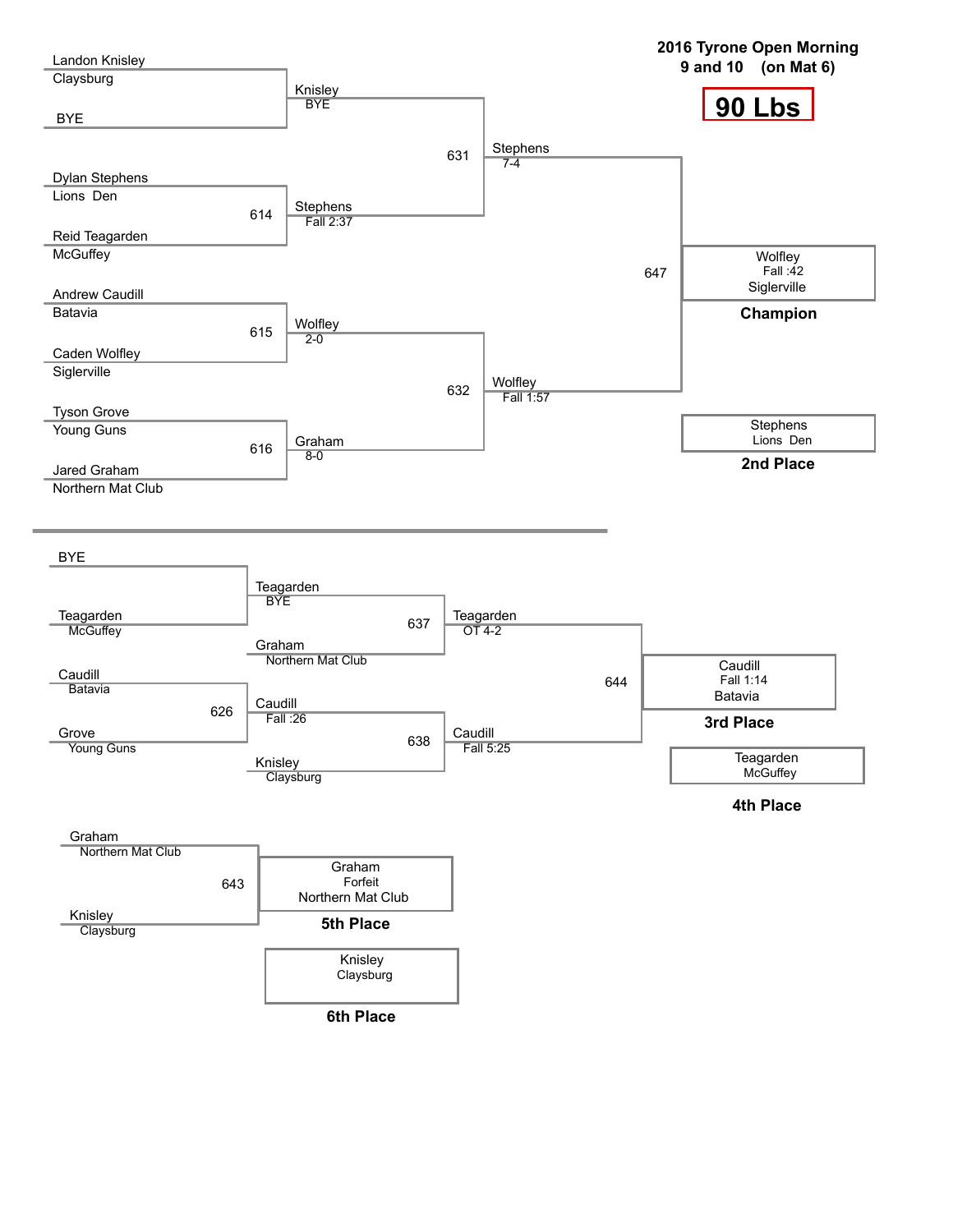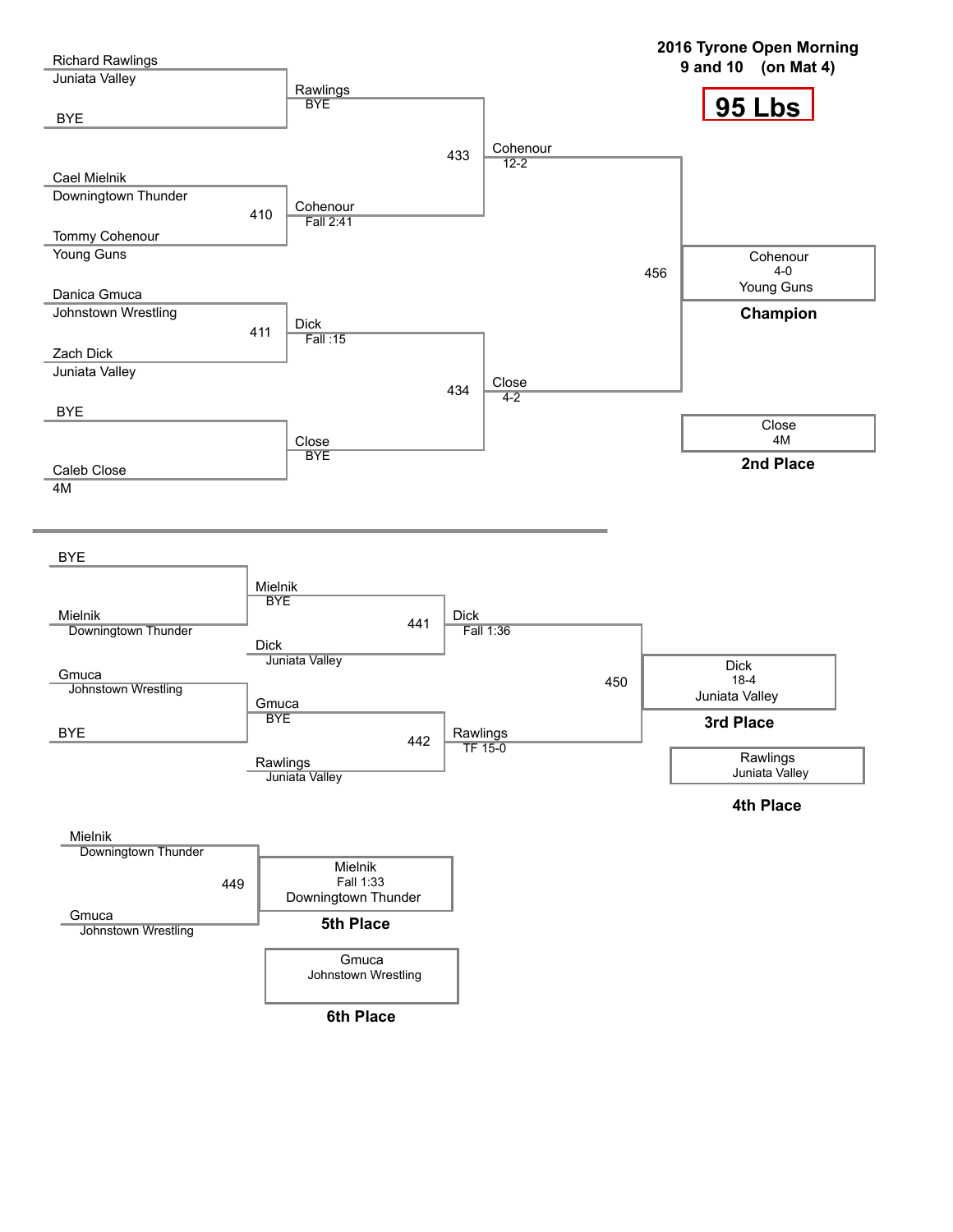

| round 1 | round 4 |
|---------|---------|
|         |         |
|         |         |
|         |         |
|         |         |
|         |         |
|         |         |

**2016 Tyrone Open Morning 9 and 10 (on Mat 2)**



| round 2 |               |     |                | round 5 |
|---------|---------------|-----|----------------|---------|
|         | Josh McCoy    |     |                |         |
|         | 4M            | 259 | McMullen       |         |
|         | Owen McMullen |     | <b>TF 17-0</b> |         |
|         | Ranger Pride  |     |                |         |
|         |               |     |                |         |
|         |               |     |                |         |
|         |               |     |                |         |
|         |               |     |                |         |
|         |               |     |                |         |
|         |               |     |                |         |
|         |               |     |                |         |
|         |               |     |                |         |

## **Table of Results**

*Using HEAD-to-HEAD to break ties between 1st and 2nd if necessary*

3



Manual Placement  $\overline{\mathbb{R}}$  .

4.5 3 0

0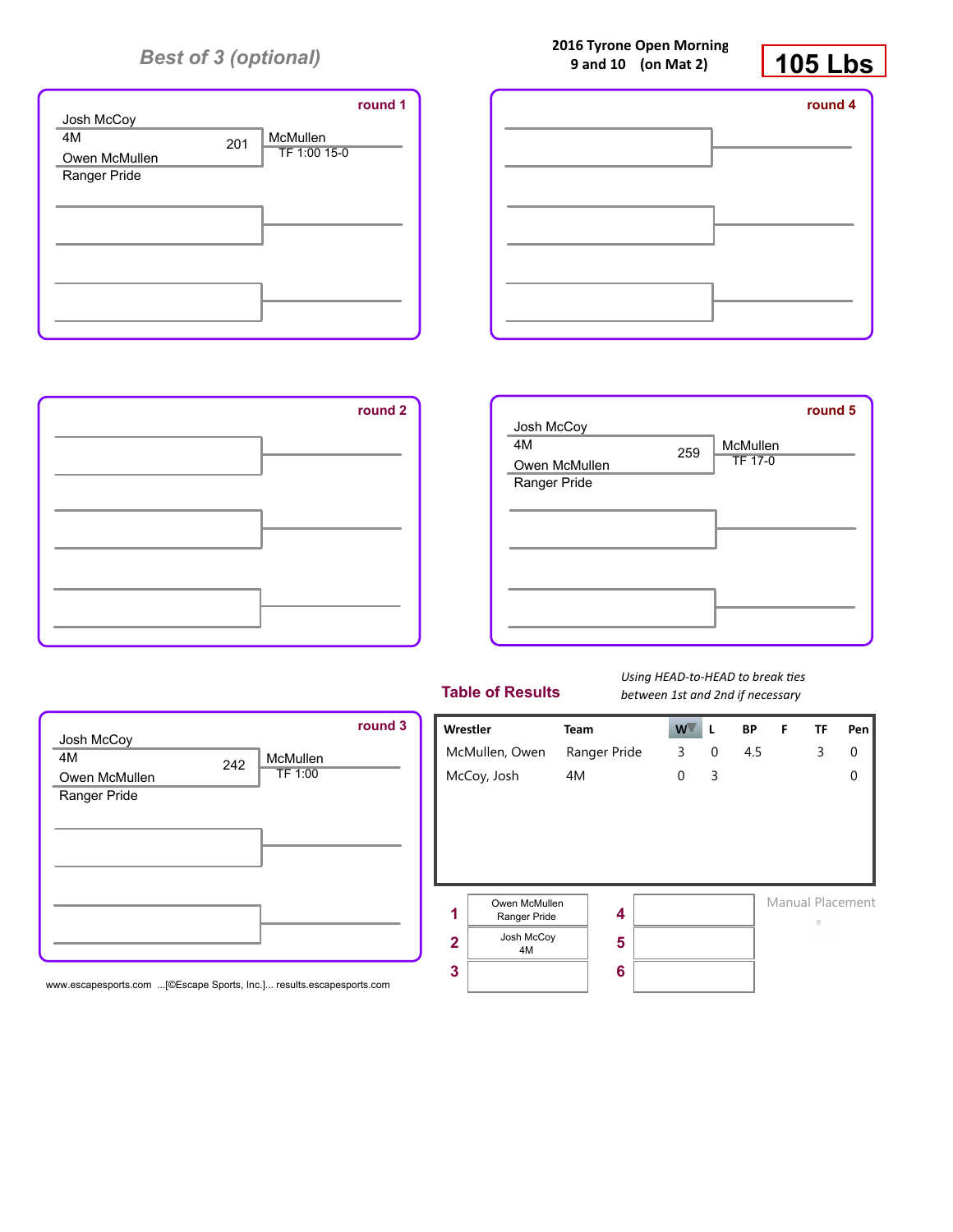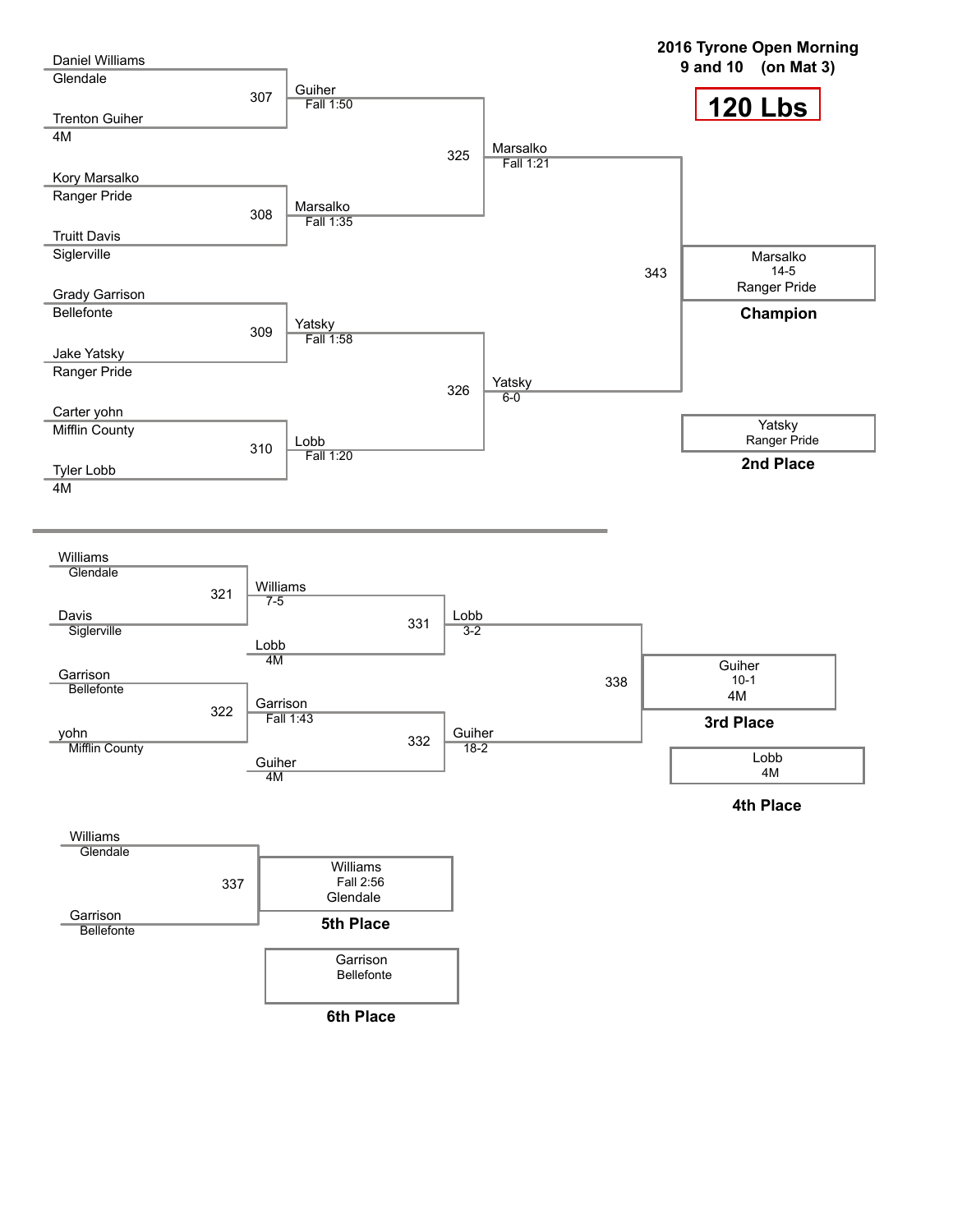|                                          | round 1 |
|------------------------------------------|---------|
| Mason Stehly                             |         |
| Red Hawk Wrestling Club<br>Kearns<br>101 |         |
| Fall 2:46<br>Peyton Kearns               |         |
| Siglerville                              |         |
| reagan neiswonger                        |         |
| <b>Redbank Valley</b><br>neiswonger      |         |
| <b>BYF</b><br><b>BYE</b>                 |         |
|                                          |         |
|                                          |         |
|                                          |         |
|                                          |         |
|                                          |         |





Stehly 8-6

Kearns **BYE** 

| round 2 |                         |     |            | round 5 |
|---------|-------------------------|-----|------------|---------|
|         | reagan neiswonger       |     |            |         |
|         | Redbank Valley          | 148 | Kearns     |         |
|         | Peyton Kearns           |     | $5 - 2$    |         |
|         | Siglerville             |     |            |         |
|         | Mason Stehly            |     |            |         |
|         | Red Hawk Wrestling Club |     | Stehly     |         |
|         | <b>BYE</b>              |     | <b>BYE</b> |         |
|         |                         |     |            |         |
|         |                         |     |            |         |
|         |                         |     |            |         |
|         |                         |     |            |         |
|         |                         |     |            |         |
|         |                         |     |            |         |

| <b>Table of Results</b> |  |  |  |
|-------------------------|--|--|--|
|-------------------------|--|--|--|

*Using HEAD-to-HEAD to break ties between 1st and 2nd if necessary*



www.escapesports.com ...[©Escape Sports, Inc.]... results.escapesports.com

Mason Stehly

reagan neiswonger Redbank Valley Peyton Kearns **Siglerville** BYE

Red Hawk Wrestling Club 136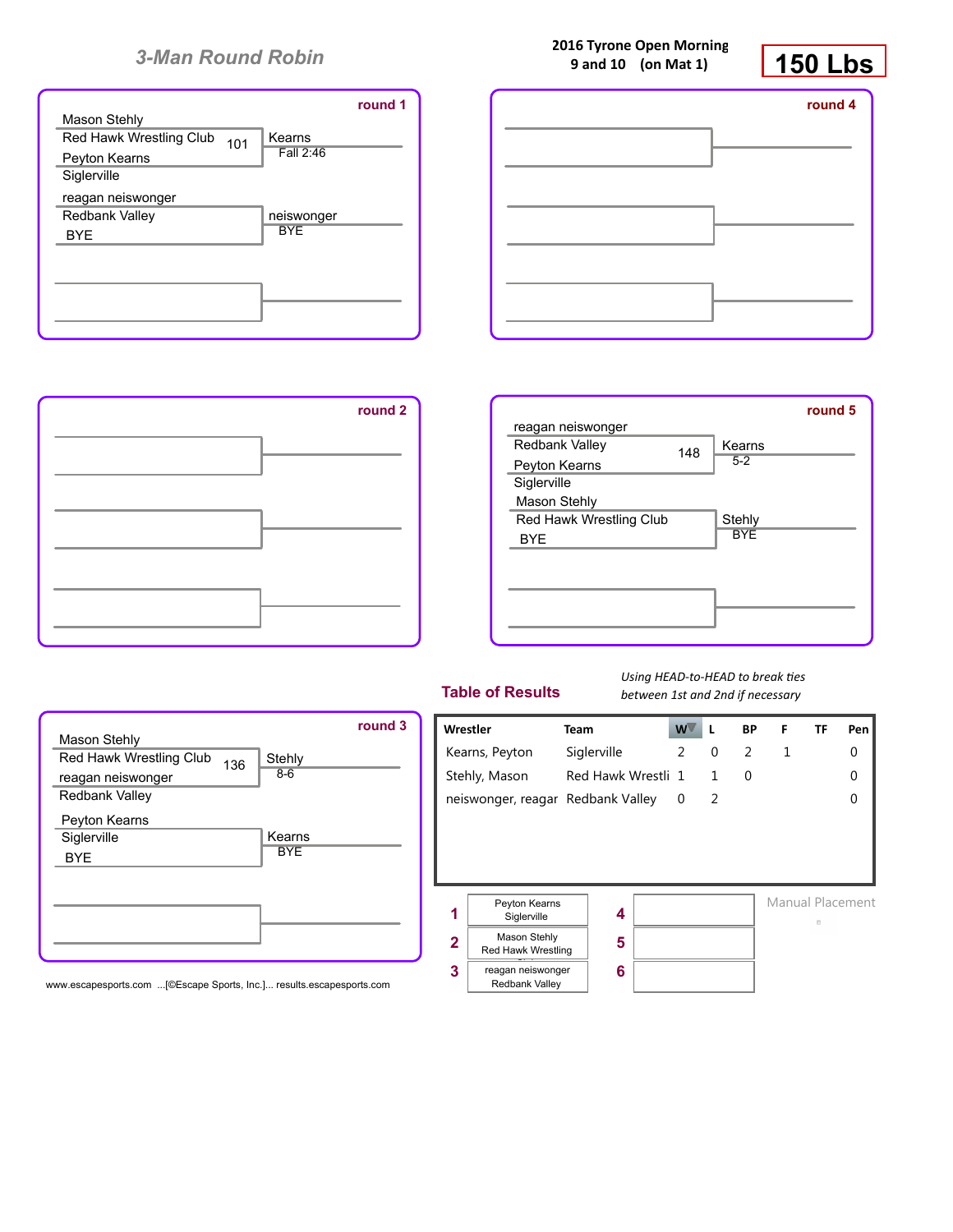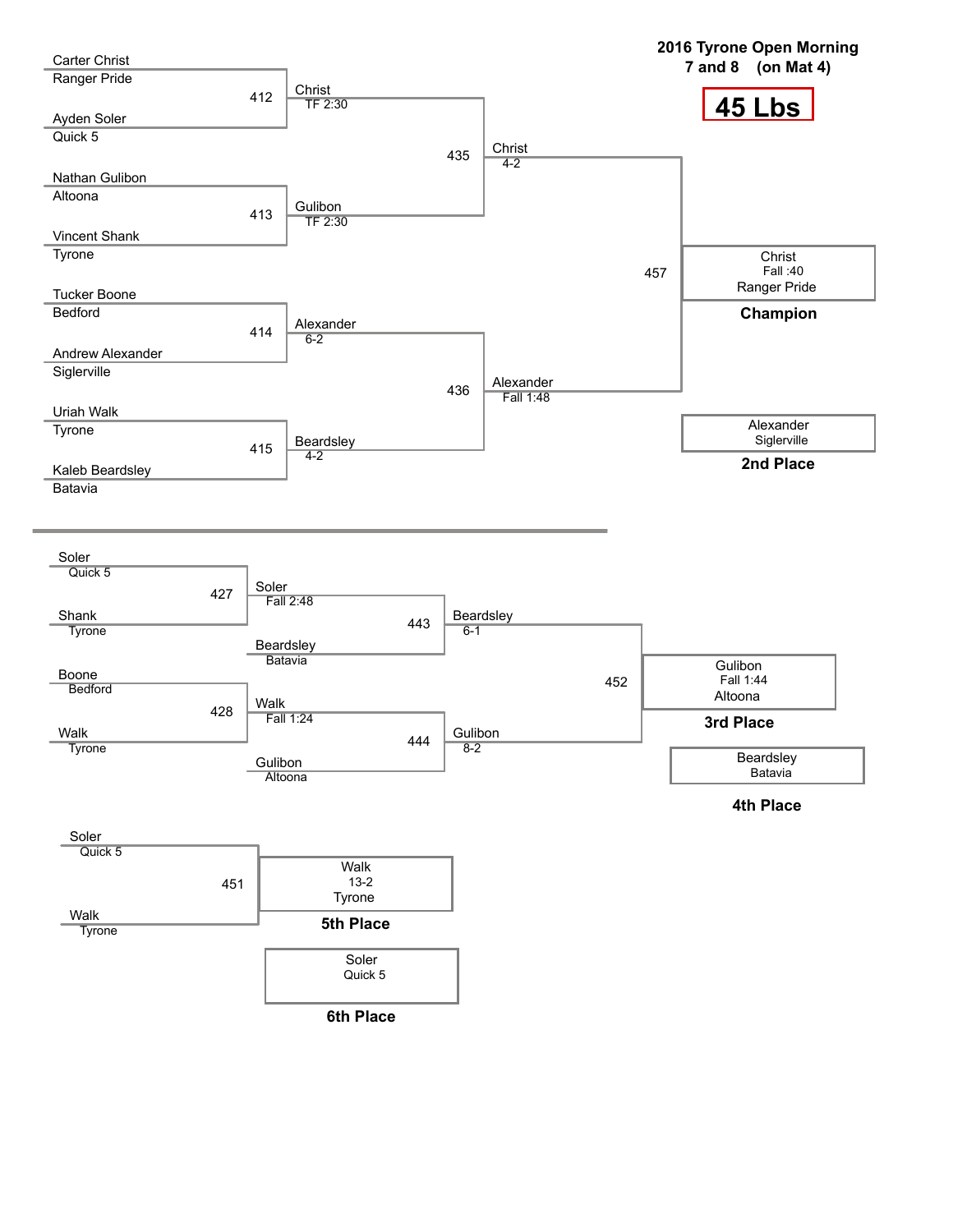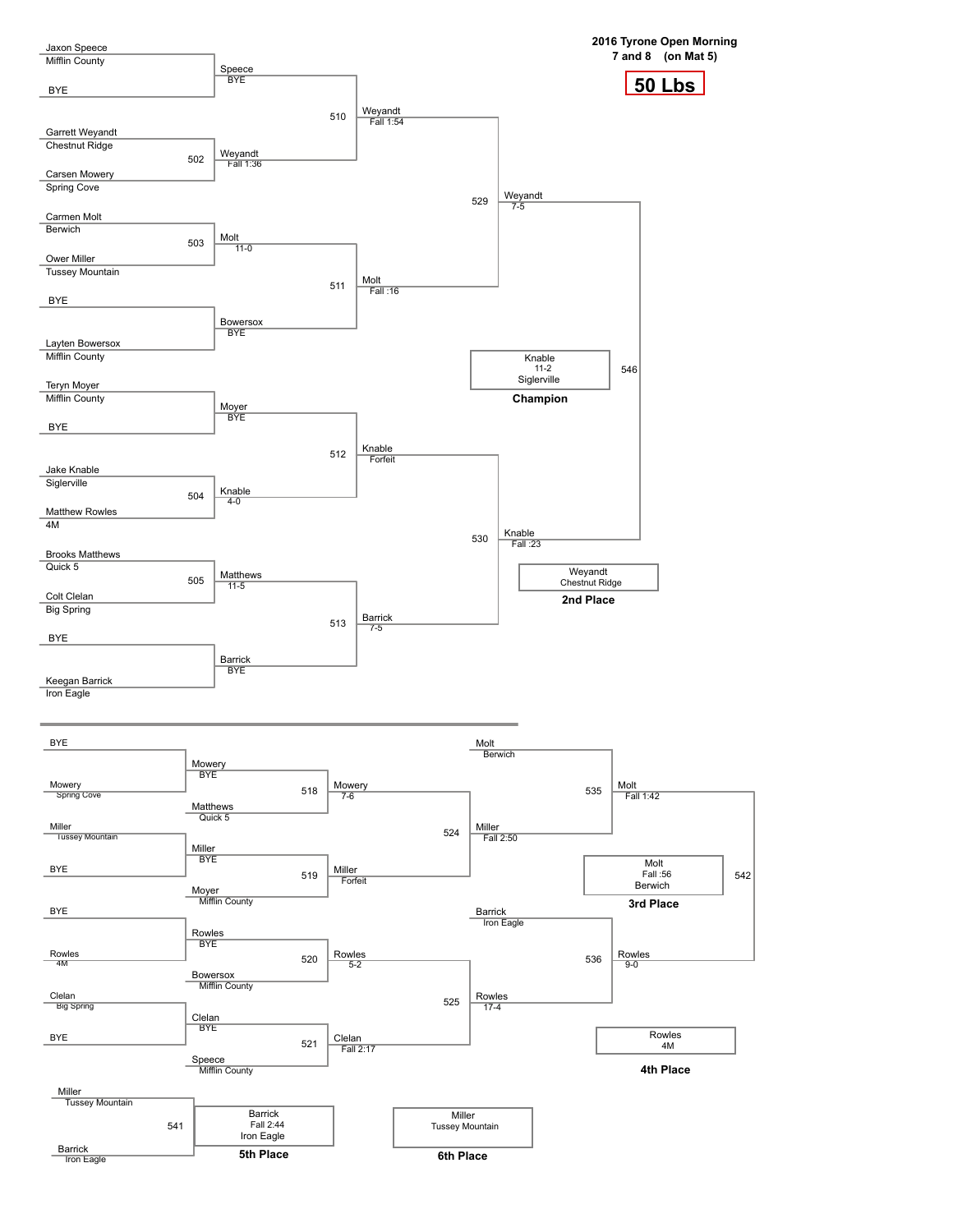

BYE Ï BYE BYE Ï BYE Ï BYE Ï BYE Ī BYE BYE Ï BYE BYE Ï BYE BYE Ï Wilcox Tyrone

Ï

Ï

Ï

Ï

Ï

Wilcox BYE

**55 Lbs 2016 Tyrone Open Morning**

Gable<br>4M 112 BYE Sage Mifflin County BYE Hower Palisades BYE Sidney Quick 5 BYE Fitzpatrick MD Predators BYE Moyer Mifflin County BYE Moser Tyrone Gable Fall 2:55 Sage BYE 114 Hower BYE Sidney BYE 115 Fitzpatrick BYE Moyer BYE 116 Moser BYE<sup>B</sup> Gable<br>17-2 126 Lucas Bellefonte Hower Fall 2:48 127 Gunby Young Guns Fitzpatrick 7-4 128 williams Lions Den 129 Wible Fall 1:18 Hower 6-0 132 Fitzpatrick 11-9 williams Forfeit 133 Hower 10-0 Bauman Central Mountain 141 Bauman 7-2 williams 6-2 142 williams 4-2 Bauman  $14 - 4$ Central Mountain **3rd Place**

Schardt Berlin

146

williams Lions Den **4th Place**

BYE Mickel Young Guns Fall 2:46 Hower Palisades Schardt Berlin 145 Hower 4-2 Palisades **5th Place** Schardt Berlin **6th Place**

117

Mickel 6-1

113

Mickel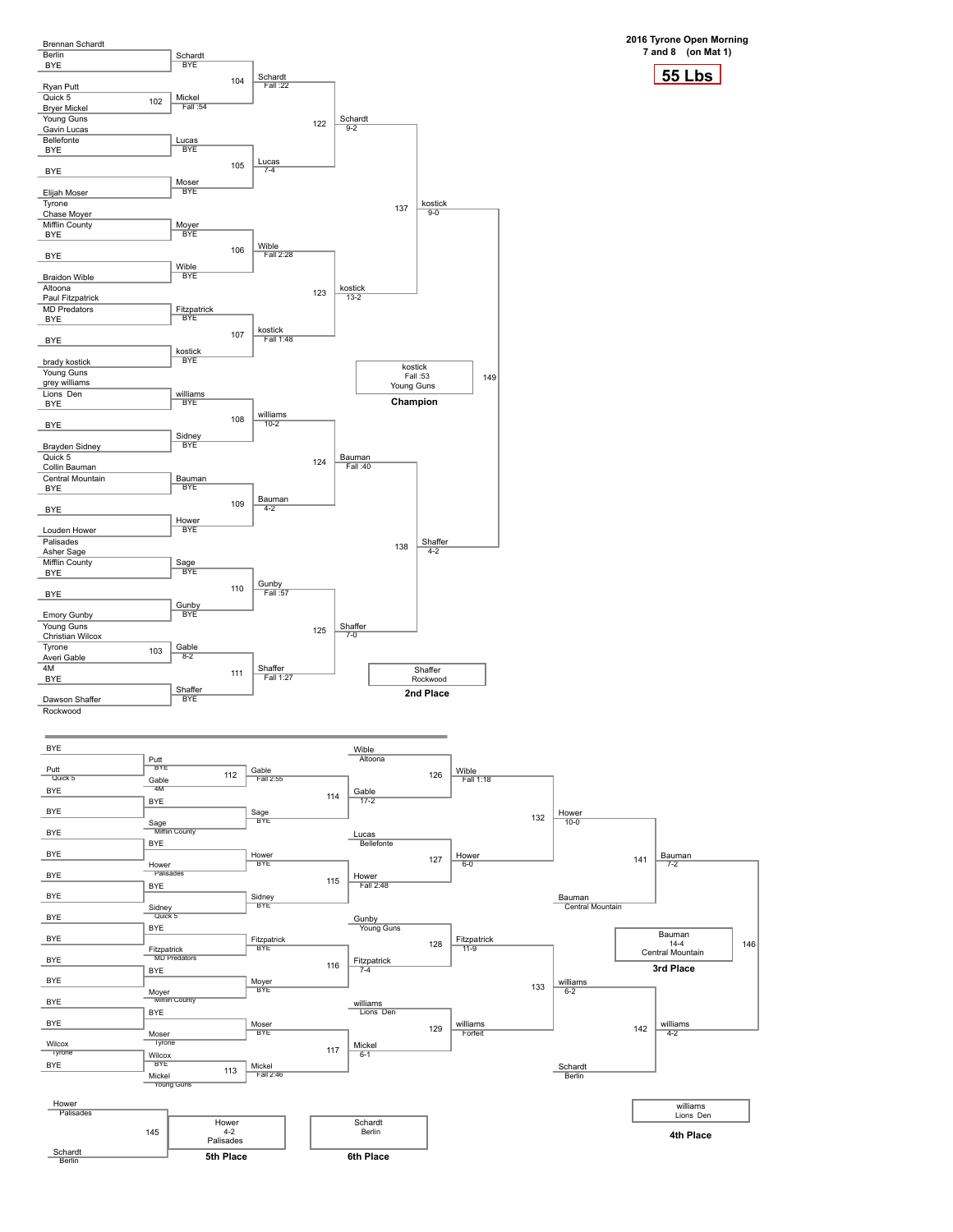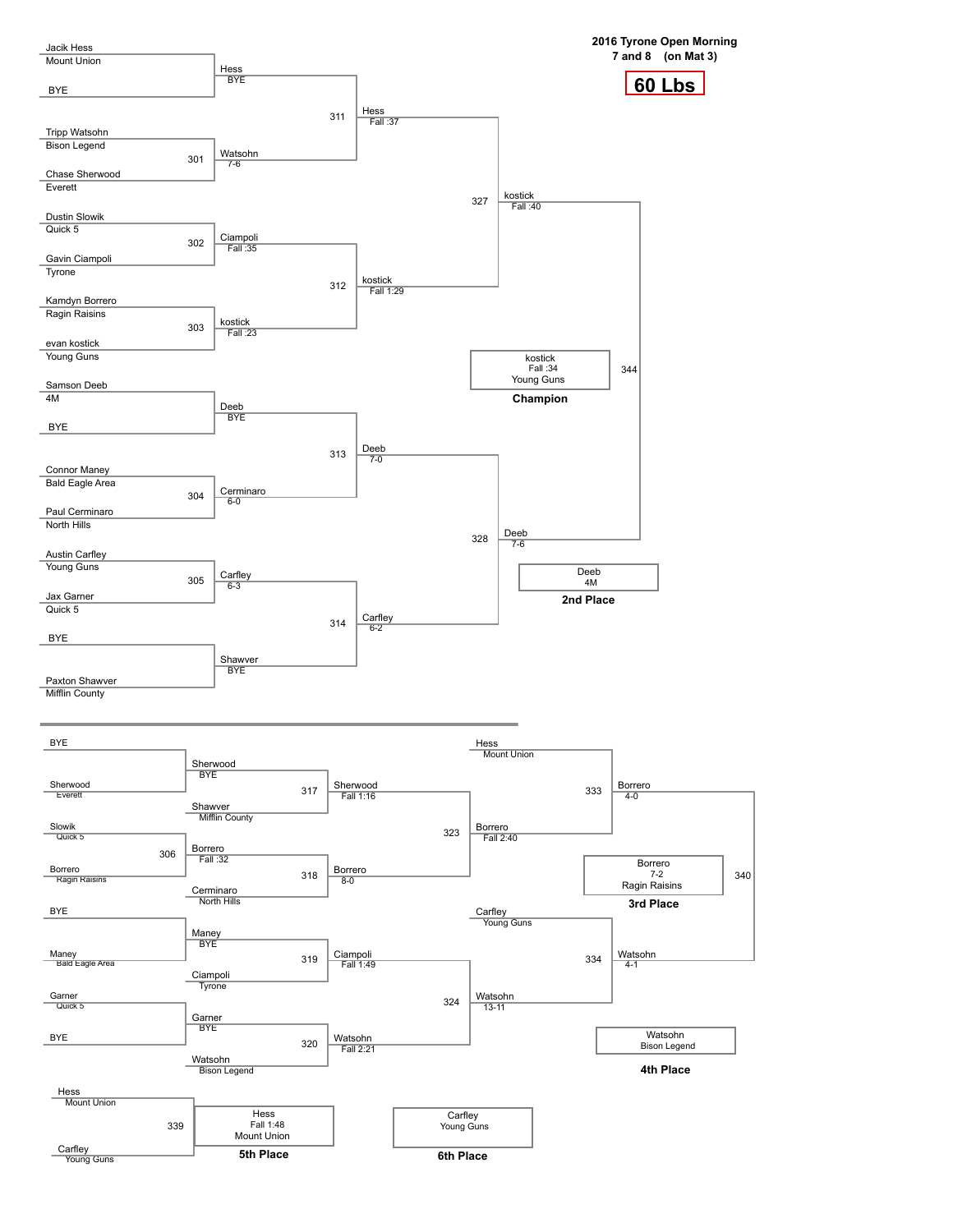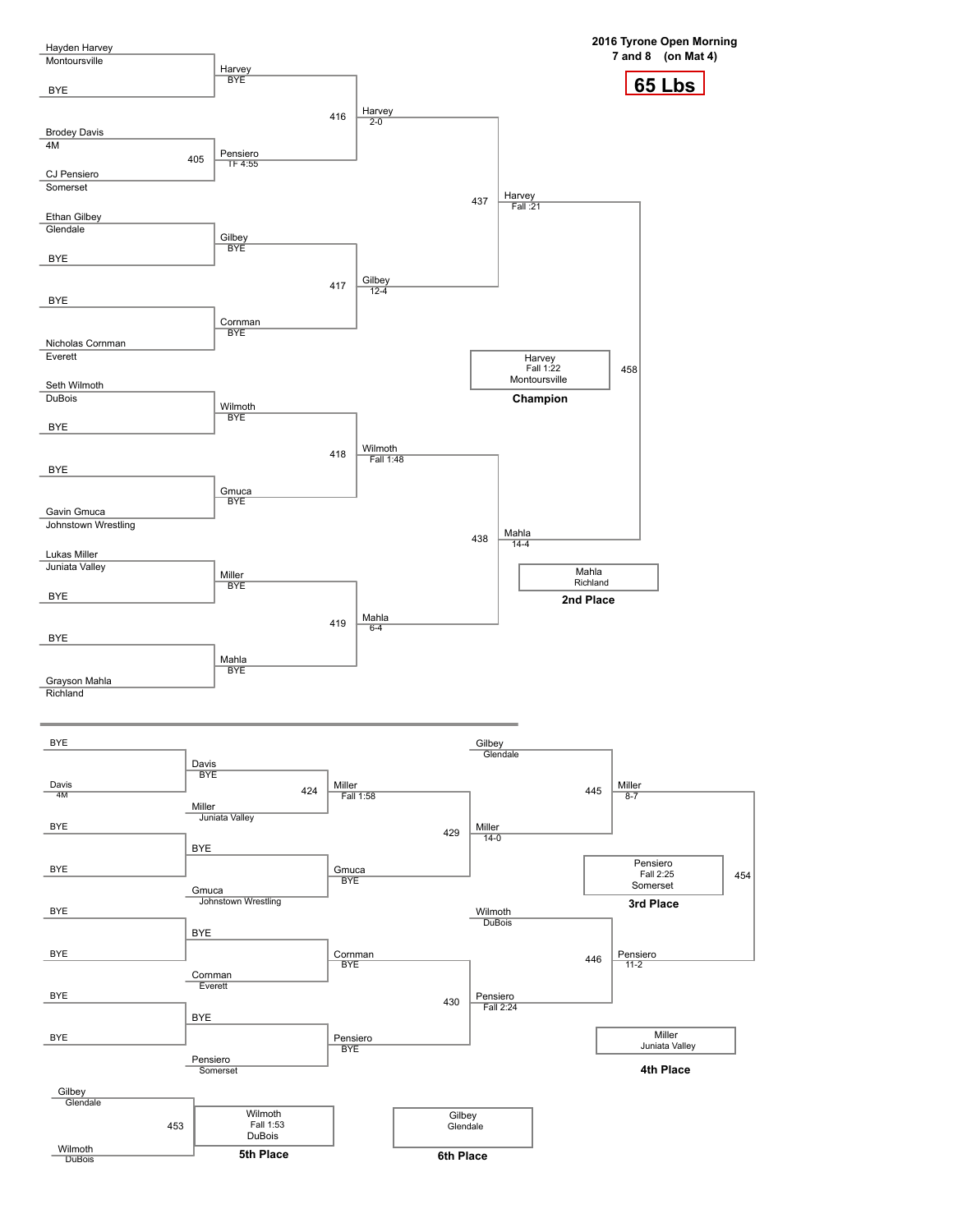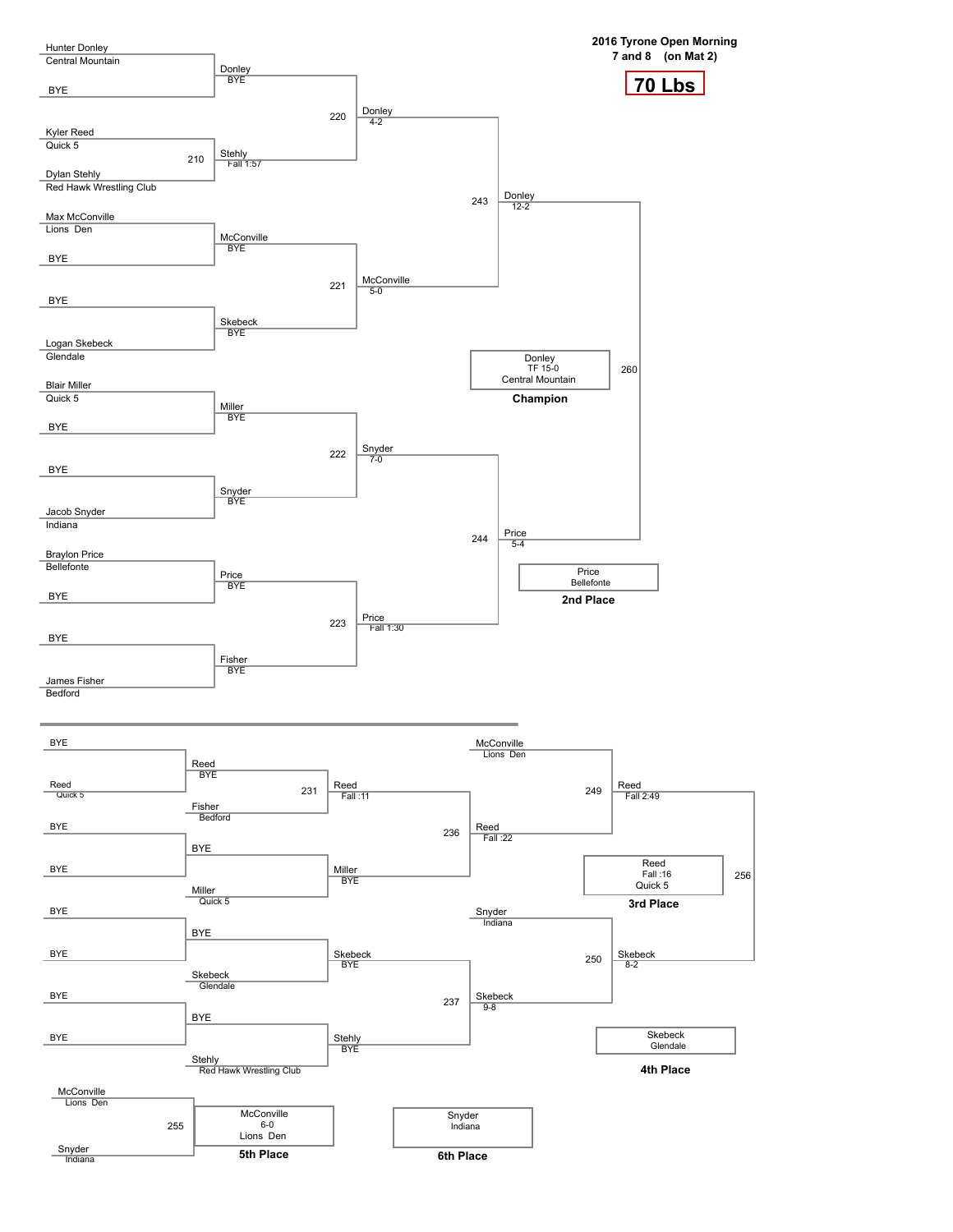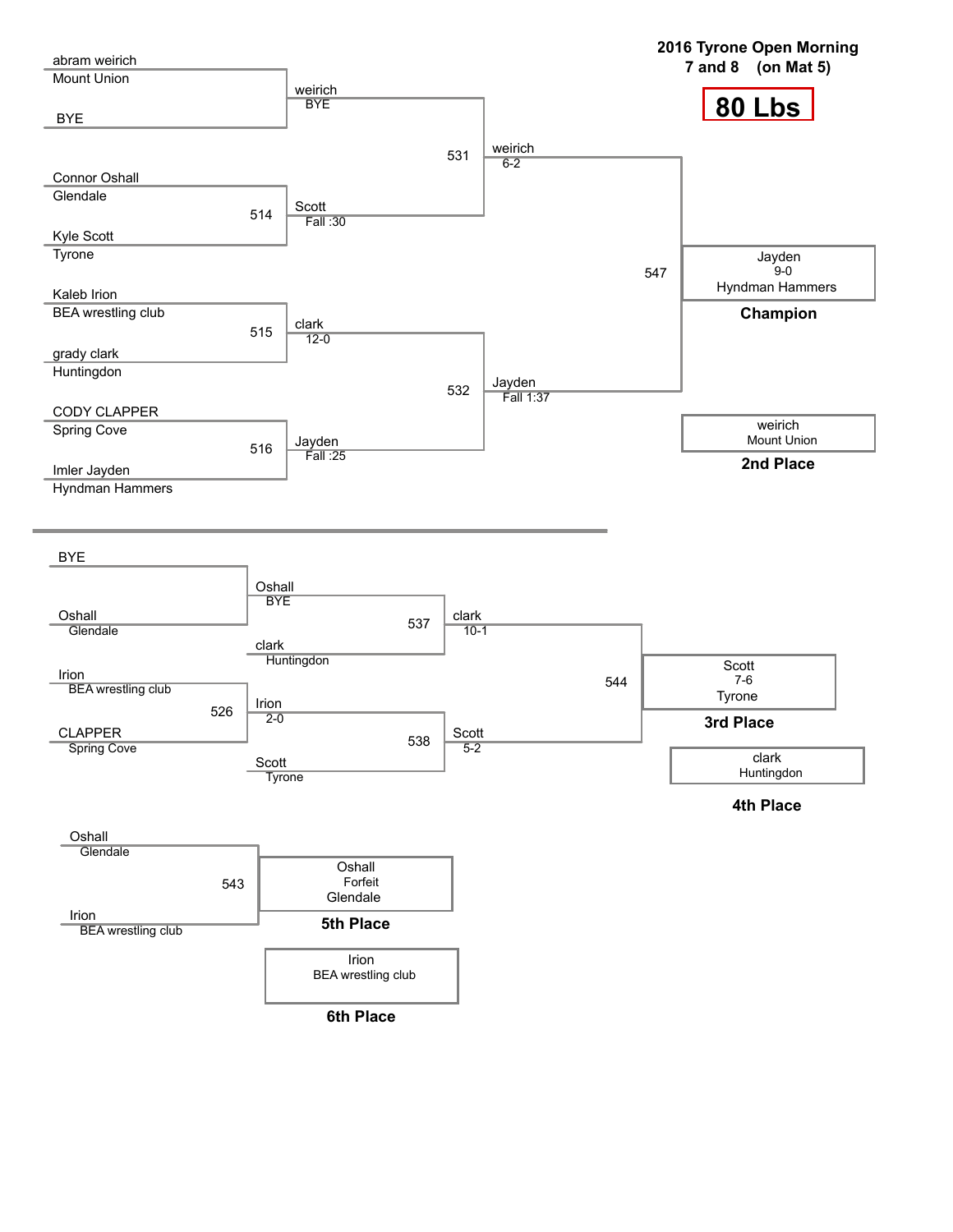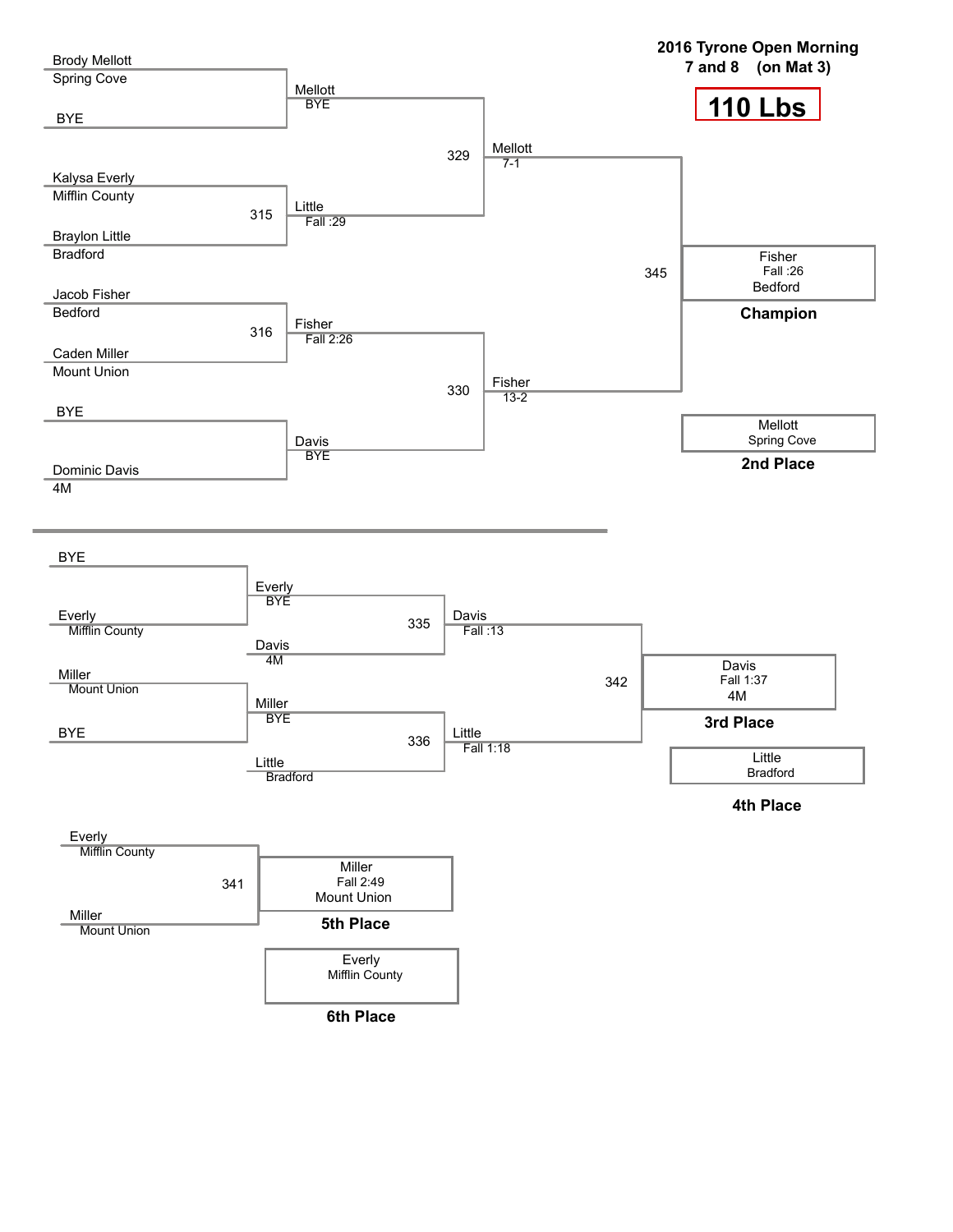

#### **2016 Tyrone Open Afternoon 6 and Under (on Mat 2)**



|                  |     |            | round 4 |
|------------------|-----|------------|---------|
| Hayes Donley     |     |            |         |
| Central Mountain | 219 | Donley     |         |
| Jordan Free      |     | Fall: 25   |         |
| Northern Bedford |     |            |         |
| Nathaniel Mack   |     |            |         |
| Penn Cambria     |     | Mack       |         |
| BYE              |     | <b>BYF</b> |         |
|                  |     |            |         |
| Jake McConville  |     |            |         |
| Lions Den        | 220 | McConville |         |
| Malachi Pfahler  |     | Fall 1:15  |         |
| Young Guns       |     |            |         |





#### **Table of Results**

Lions Den

**2 3**

Malachi Pfahler Young Guns

*Using HEAD-to-HEAD to break ties between 1st and 2nd if necessary*



www.escapesports.com ...[©Escape Sports, Inc.]... results.escapesports.com

|   | Wrestler                                     | Team |                                |  | W.          | L | ВP | F                | ΤF | Pen |
|---|----------------------------------------------|------|--------------------------------|--|-------------|---|----|------------------|----|-----|
|   | Donley, Hayes                                |      | Central Mountain 4             |  |             | 0 | 5  | 2                |    | 0   |
|   | McConville, Jake                             |      | Lions Den                      |  | 3           | 1 | 5  | 2                |    | 0   |
|   | Pfahler, Malachi                             |      | Young Guns                     |  | 2           | 2 | 3  | 1                |    | 0   |
|   | Mack, Nathaniel                              |      | Penn Cambria                   |  | 1           | 3 | 1  |                  |    | 0   |
|   | Free, Jordan                                 |      | Northern Bedford 0             |  |             | 4 |    |                  |    | O   |
|   |                                              |      |                                |  |             |   |    |                  |    |     |
| 1 | <b>Hayes Donley</b><br>4<br>Central Mountain |      | Nathaniel Mack<br>Penn Cambria |  |             |   | 四  | Manual Placement |    |     |
|   | Iake McConville                              |      |                                |  | Iordan Free |   |    |                  |    |     |

**5 6**

Northern Bedford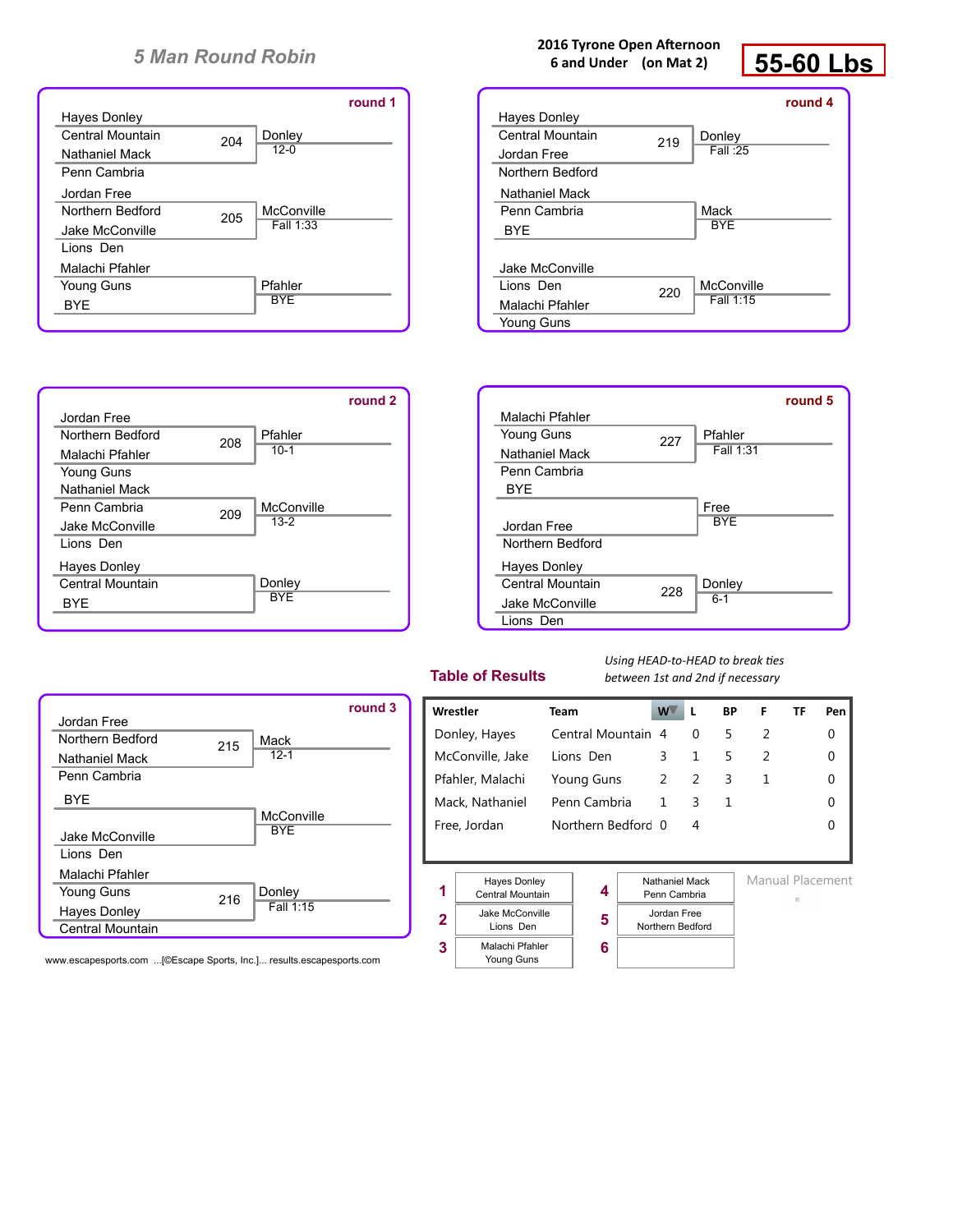

#### **2016 Tyrone Open Afternoon 6 and Under (on Mat 6)**



|                   |     |            | round 4 |
|-------------------|-----|------------|---------|
| Giuliano Adragna  |     |            |         |
| Mount Union       | 617 | Harvey     |         |
| Hunter Harvey     |     | Fall 1:57  |         |
| <b>Trout Run</b>  |     |            |         |
| Dominic Picciotti |     |            |         |
| Altoona           |     | Picciotti  |         |
| BYE               |     | <b>BYF</b> |         |
|                   |     |            |         |
| Ayden Soler       |     |            |         |
| Quick 5           | 618 | Soler      |         |
| David Vanallman0  |     | $7-0$      |         |
| Tyrone            |     |            |         |





#### **Table of Results**

*Using HEAD-to-HEAD to break ties between 1st and 2nd if necessary*



www.escapesports.com ...[©Escape Sports, Inc.]... results.escapesports.com

| Wrestler                      | Team             | $W^{\vee}$ |          | <b>BP</b> | F | ΤF | Pen l |
|-------------------------------|------------------|------------|----------|-----------|---|----|-------|
| Picciotti, Dominic            | Altoona          | 4          | $\Omega$ |           | 3 |    |       |
| Soler, Ayden                  | Ouick 5          | ς          |          | 3         |   |    | 0     |
| Harvey, Hunter                | <b>Trout Run</b> |            |          |           |   |    |       |
| Vanallman0, David Tyrone      |                  |            | 3        |           |   |    |       |
| Adragna, Giuliano Mount Union |                  | 0          | 4        |           |   |    |       |
|                               |                  |            |          |           |   |    |       |



| otti | 4 |
|------|---|
| r    | 5 |
| эy   | 6 |

Manual Placement

- 
- Giuliano Adragna Mount Union

David Vanallman0 Tyrone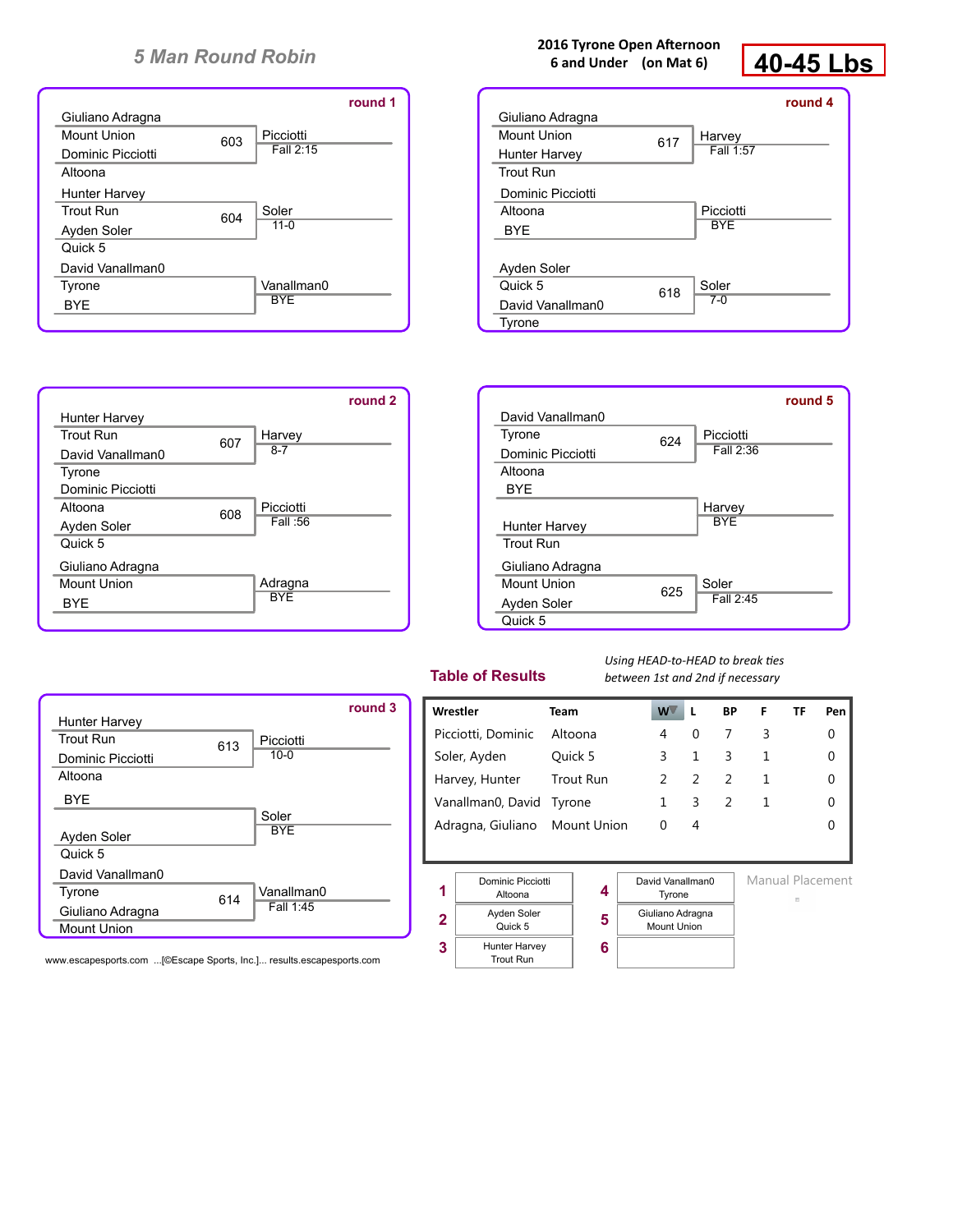



**2016 Tyrone Open Afternoon**







|                         |     |            | round 3 |
|-------------------------|-----|------------|---------|
| Kooper Deputy           |     |            |         |
| <b>Chestnut Ridge</b>   | 313 | Deputy     |         |
| Luke Mykut              |     | Fall:34    |         |
| Huntingdon              |     |            |         |
| Lukas Pensiero          |     |            |         |
| Somerset                | 314 | Pennington |         |
| <b>Buden Pennington</b> |     | Fall:32    |         |
| Melvern                 |     |            |         |
|                         |     |            |         |
|                         |     |            |         |
|                         |     |            |         |
|                         |     |            |         |
|                         |     |            |         |

www.escapesports.com ...[©Escape Sports, Inc.]... results.escapesports.com

## **Table of Results**

*Using HEAD-to-HEAD to break ties between 1st and 2nd if necessary*

| Wrestler                  |                                                    | <b>Team</b>    |   | W                          |   | <b>BP</b>      | F | TF | Pen              |
|---------------------------|----------------------------------------------------|----------------|---|----------------------------|---|----------------|---|----|------------------|
|                           | Deputy, Kooper                                     | Chestnut Ridge |   | 3                          | 0 | 4              | 2 |    | 0                |
|                           | Pennington, Buden Melvern                          |                | 2 | $\mathbf{1}$               | 4 | $\overline{2}$ |   | 0  |                  |
| Mykut, Luke<br>Huntingdon |                                                    | $\mathbf{1}$   | 2 | 1.5                        |   | 1              | 0 |    |                  |
|                           | Pensiero, Lukas<br>Somerset                        |                | 0 | 3                          |   |                |   | 0  |                  |
|                           |                                                    |                |   |                            |   |                |   |    |                  |
|                           |                                                    |                |   |                            |   |                |   |    |                  |
|                           |                                                    |                |   |                            |   |                |   |    |                  |
| 1                         | <b>Kooper Deputy</b><br>4<br><b>Chestnut Ridge</b> |                |   | Lukas Pensiero<br>Somerset |   |                |   |    | Manual Placement |
| $\overline{2}$            | <b>Buden Pennington</b>                            | 5              |   |                            |   |                |   | 曲  |                  |
|                           | Melvern                                            |                |   |                            |   |                |   |    |                  |
| 3                         | Luke Mykut<br>Huntingdon                           | 6              |   |                            |   |                |   |    |                  |